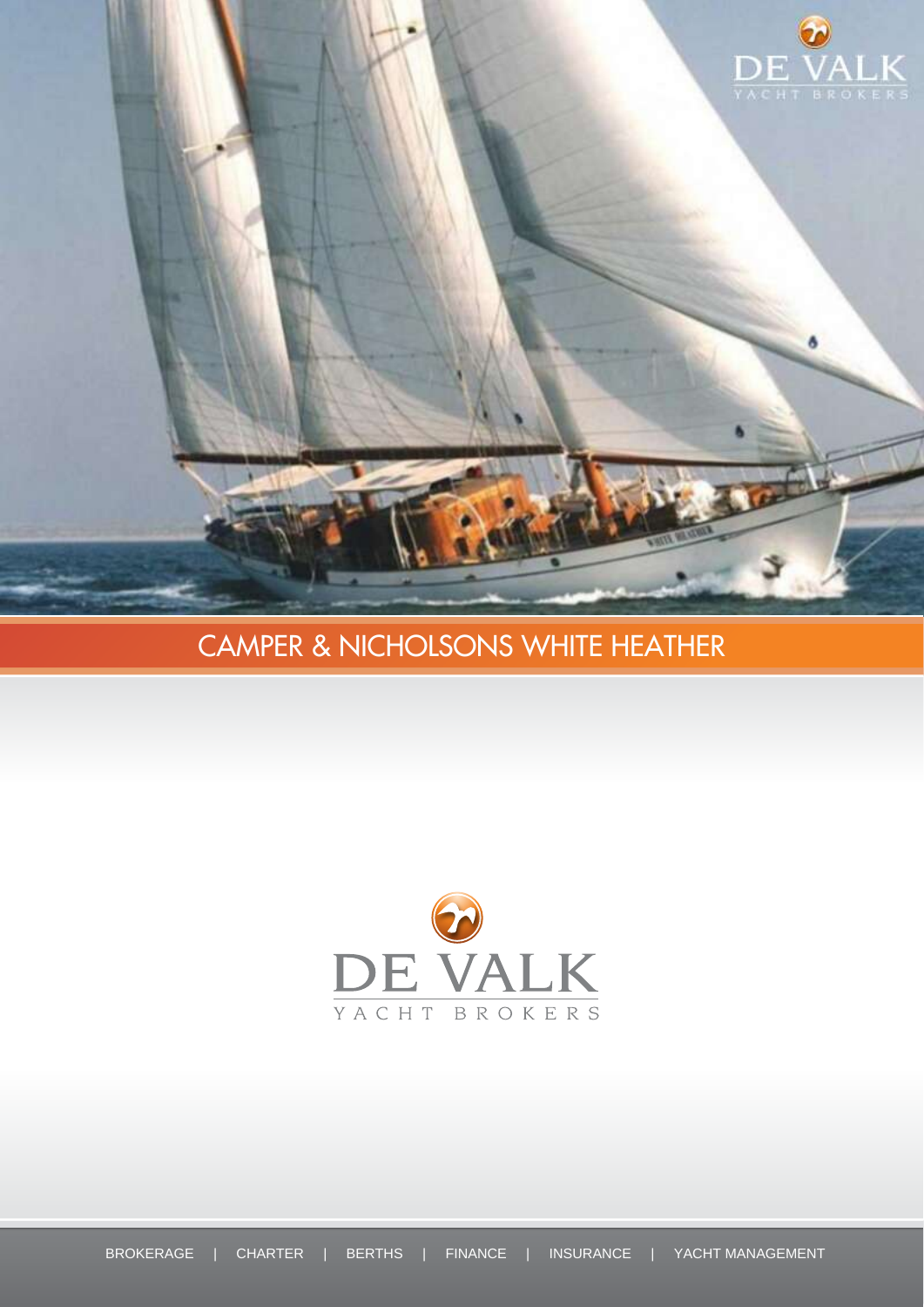#### **BROKER'S COMMENTS**

''The Camper & Nicholson "Aries" formerly known as "White Heather" is a perfect example of a thoroughbred classic sailing yacht full of History and Pedigree. Aries is looking for a gentleman sailor ready to take on this project. Previous asking price EUR. 750.000,-. Aries will be auctioned online on 9th of Februari 2022 in cooperation with YachtBid & BVA Auctions. . For further details and viewing days go to

https://www.bva-auctions.com/en/auction/lot/61060/18324702?pid=0 Opening price on the auction EUR. 100.000, offers can be made from Feruari 2nd 2022 on the website of BVA auctions.''

#### **SPECIFICATIONS**

| <b>Dimensions</b> | $35,00 \times 6,10 \times 3,85$ (m) | <b>Builder</b> | Camper Nicholson     |
|-------------------|-------------------------------------|----------------|----------------------|
| <b>Built</b>      | 1952                                | Cabins         | 5                    |
| <b>Material</b>   | Wood                                | <b>Berths</b>  | 10                   |
| Engine(s)         | 1 x Cummins NT-855M diesel          | Hp/Kw          | 300 (hp), 220,5 (kw) |
|                   | <b>SOLD</b>                         | Lying          | contact Amsterdam    |
|                   |                                     |                |                      |

### **CONTACT**

| Sales office   | De Valk Amsterdam           | <b>Telephone</b> | +31 35 5829014      |
|----------------|-----------------------------|------------------|---------------------|
| <b>Address</b> | 't Breukeleveense Meentje 6 | <b>Fax</b>       | +31 (0) 35 5829016  |
|                | 1231 LM Loosdrecht          | E-mail           | amsterdam@devalk.nl |
|                | The Netherlands             |                  |                     |

#### **DISCLAIMER**

These particulars are given in good faith as supplied but cannot be guaranteed and cannot be used for contracts.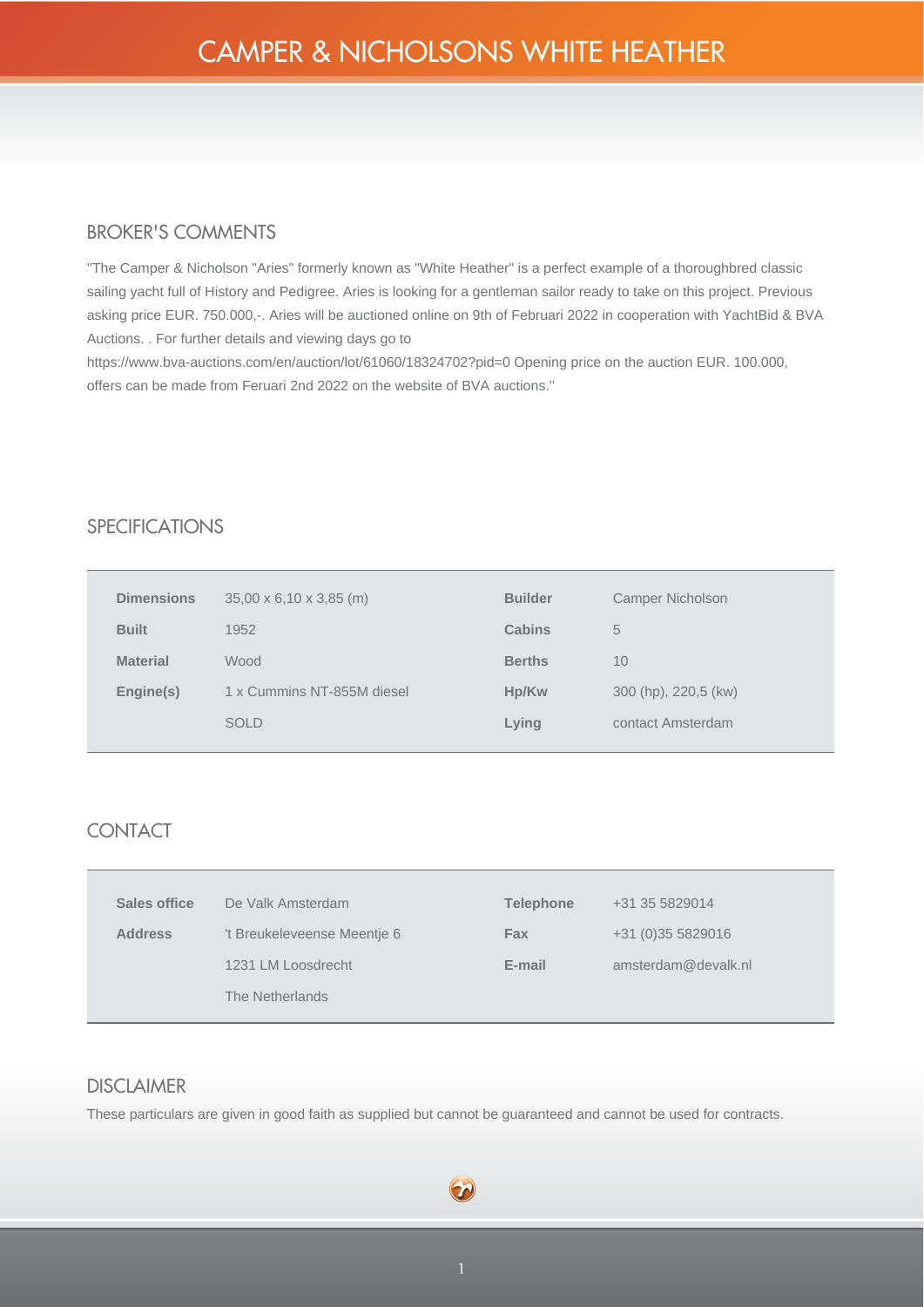### **GENERAL**

| <b>Model</b>                   | <b>CAMPER &amp; NICHOLSONS WHITE HEATHER</b> |
|--------------------------------|----------------------------------------------|
| <b>Type</b>                    | sailing yacht                                |
| LOA(m)                         | 35,00                                        |
| $LWL$ (m)                      | 21,52                                        |
| Beam (m)                       | 6,10                                         |
| Draft (m)                      | 3,85                                         |
| Air draft (m)                  | 33,30                                        |
| Headroom (m)                   | 2,10                                         |
| Year built                     | 1952                                         |
| Launched                       | 2004 after last refit                        |
| <b>Builder</b>                 | Camper Nicholson                             |
| Country                        | United Kingdom                               |
| <b>Designer</b>                | Camper Nicholson/captain John Evans          |
| Displacement (t)               | 227                                          |
| Net tonnage                    | yes                                          |
| <b>Hull material</b>           | wood                                         |
| <b>Hull colour</b>             | off-white                                    |
| <b>Hull shape</b>              | S-bilged                                     |
| <b>Keel type</b>               | long keel                                    |
| <b>Superstructure material</b> | wood                                         |
| Deck material                  | wood                                         |
| Deck finish                    | teak                                         |
| Superstructure deck finish     | teak                                         |
| <b>Cockpit deck finish</b>     | teak                                         |
| <b>Dorades</b>                 | $\overline{2}$                               |
| <b>Window frame</b>            | brass                                        |
| <b>Window material</b>         | glass                                        |
| <b>Deckhatch</b>               | $\overline{4}$                               |
| <b>Portholes</b>               | brass 8                                      |
| Fuel tank (litre)              | yes                                          |

 $\odot$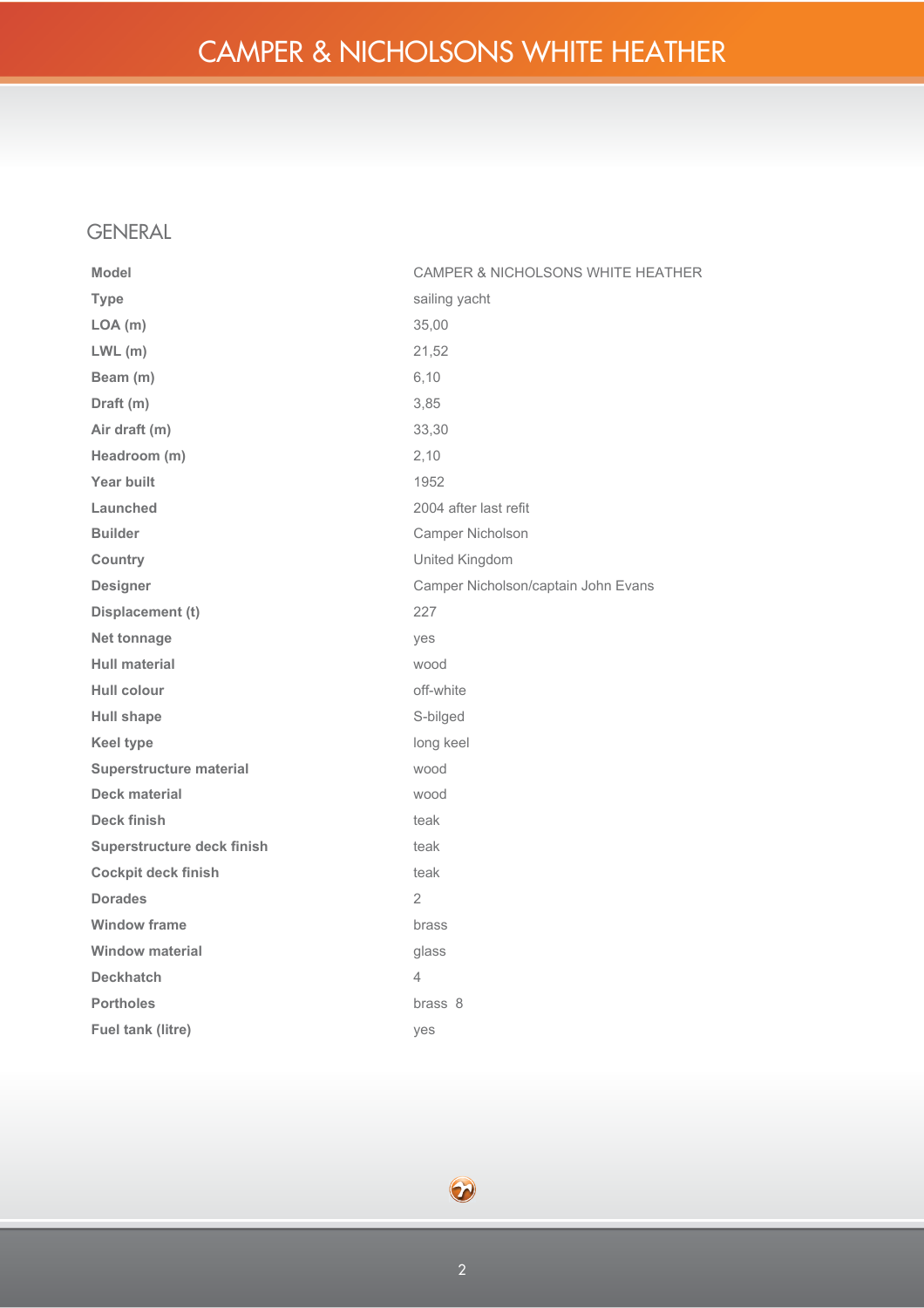| Level indicator (fuel tank)    | total 6000 liters in 4 tanks                   |
|--------------------------------|------------------------------------------------|
| <b>Freshwater tank (litre)</b> | total 3600 L in 3 tanks                        |
| Level indicator (freshwater)   | yes                                            |
| <b>Wheel steering</b>          | cable steering                                 |
| <b>Outside helm position</b>   | <b>ves</b>                                     |
| More info on hull              | Teak on steel frames                           |
| More info on paintwork         | Paint and varnish all in need of work          |
| Extra info                     | Beautiful classic design for sale as project   |
| Extra info                     | Aries is sold as Project and will need a refit |

### **ACCOMMODATION**

| 5                                 |
|-----------------------------------|
| 10                                |
| 1                                 |
| $\overline{4}$                    |
| teak classic                      |
| Owner with crew                   |
| parquet                           |
| with large social seating         |
| with $L$ sofa                     |
| approx 25 m2                      |
| 2,10                              |
| reverse cycle airco Needs rebuilt |
| in Pilot house                    |
| yes                               |
| yes                               |
| yes                               |
| seperate u shaped                 |
| stainless steel                   |
| stainless steel                   |
|                                   |

 $\odot$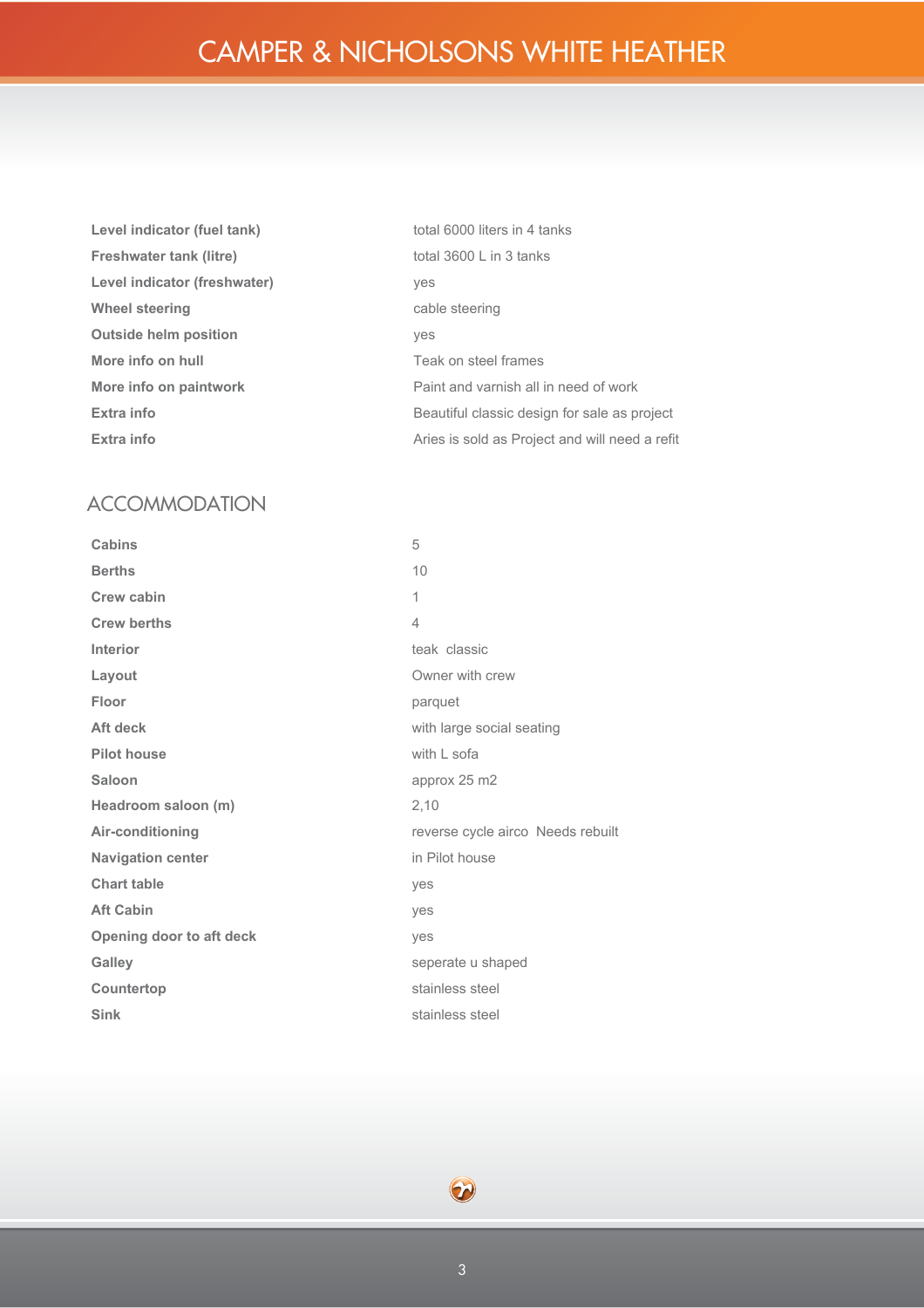**Extractor yes Microwave Bluesky Fridge Indesit in the galley Freezer Carrefour CRM245W needs sewrvice Hot water system 220V + engine Water pressure system electrical Dishwasher Indesit Kettle yes Coffee maker yes Crockery yes Owners cabin double** bed **Bed length (m) 2,00 x 1,60 Wardrobe hanging/drawers/shelves Bathroom en suite Toilet separate Toilet system electric Wash basin in** the bathroom **Shower en** suite **Bath tub en suite Guest cabin 1 double bed Bed length (m) 2,00 x 1,50 Wardrobe hanging/drawers/shelves Bathroom en** suite **Toilet en suite Toilet system electric Wash basin in the bathroom Shower en suite Guest cabin 2 double bed Bed length (m) 2,00 x 1,50 Wardrobe hanging/drawers/shelves Bathroom en suite**

**Cooker electric Brandt 4 burner (plate cracked)**

 $\odot$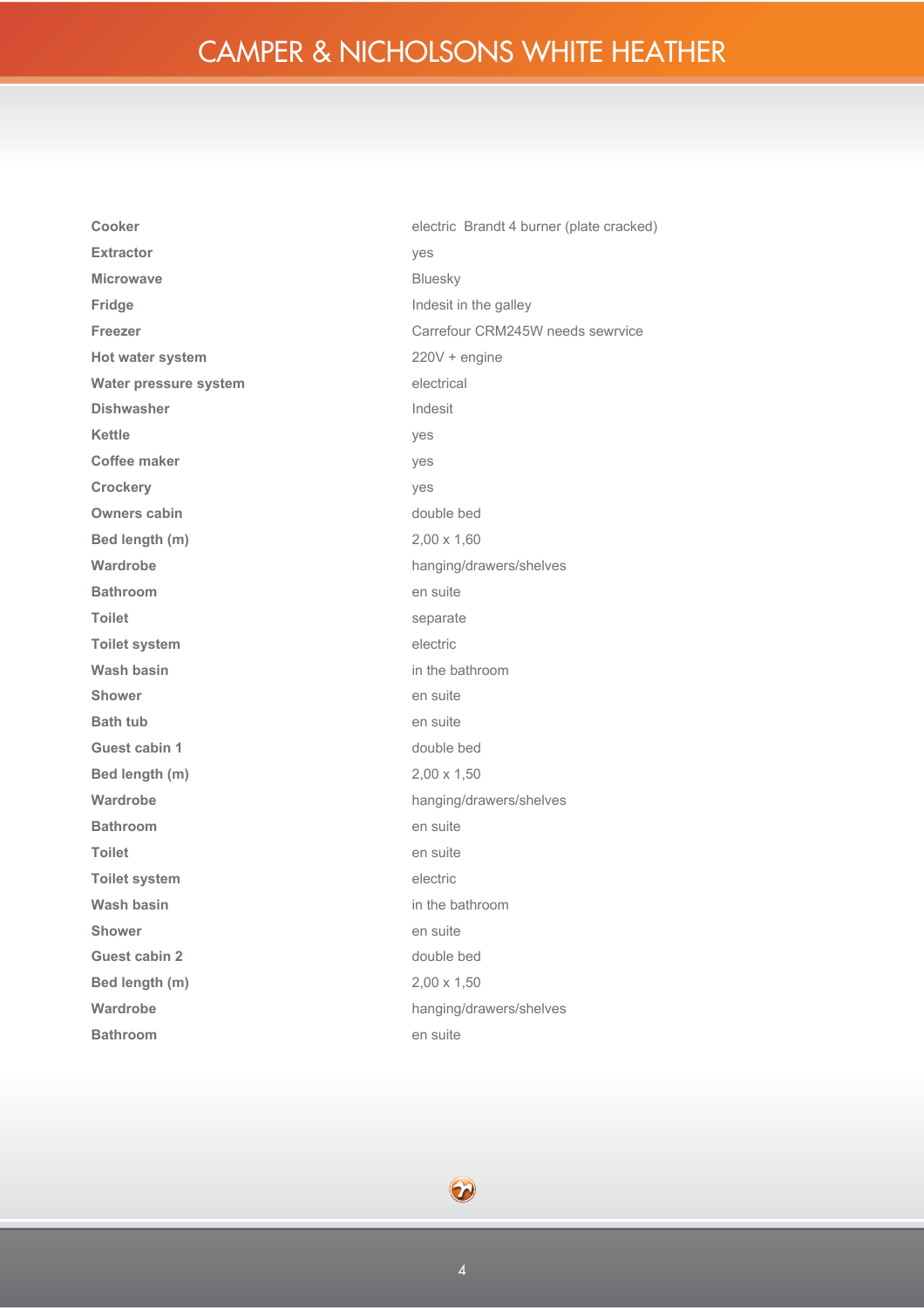**Toilet system electric Wash basin in the bathroom Shower en** suite **Guest cabin 3 bunk bed Bed length (m) 2,00 x 0,80 Wardrobe hanging and shelves Bathroom** shared **Toilet shared Toilet system electric Wash basin in the bathroom Shower shared Guest cabin 4 bunk bed Bed length (m) 2,00 x 0,80 Wardrobe hanging and shelves Bathroom** shared **Toilet shared Toilet system electric Wash basin in** the bathroom **Shower** shared **Extra info additional day head Crew cabin(s) 1 Bathroom (crew) 1 Toilet (crew) 1 Toilet system electric 1 Wash basin yes Shower (crew) yes Extra info 1 cabin with 4 single beds and seperate entrance Washing machine Ignisservice Dryer Ignisservice Extra info all appliances sold as is**

**Toilet en suite**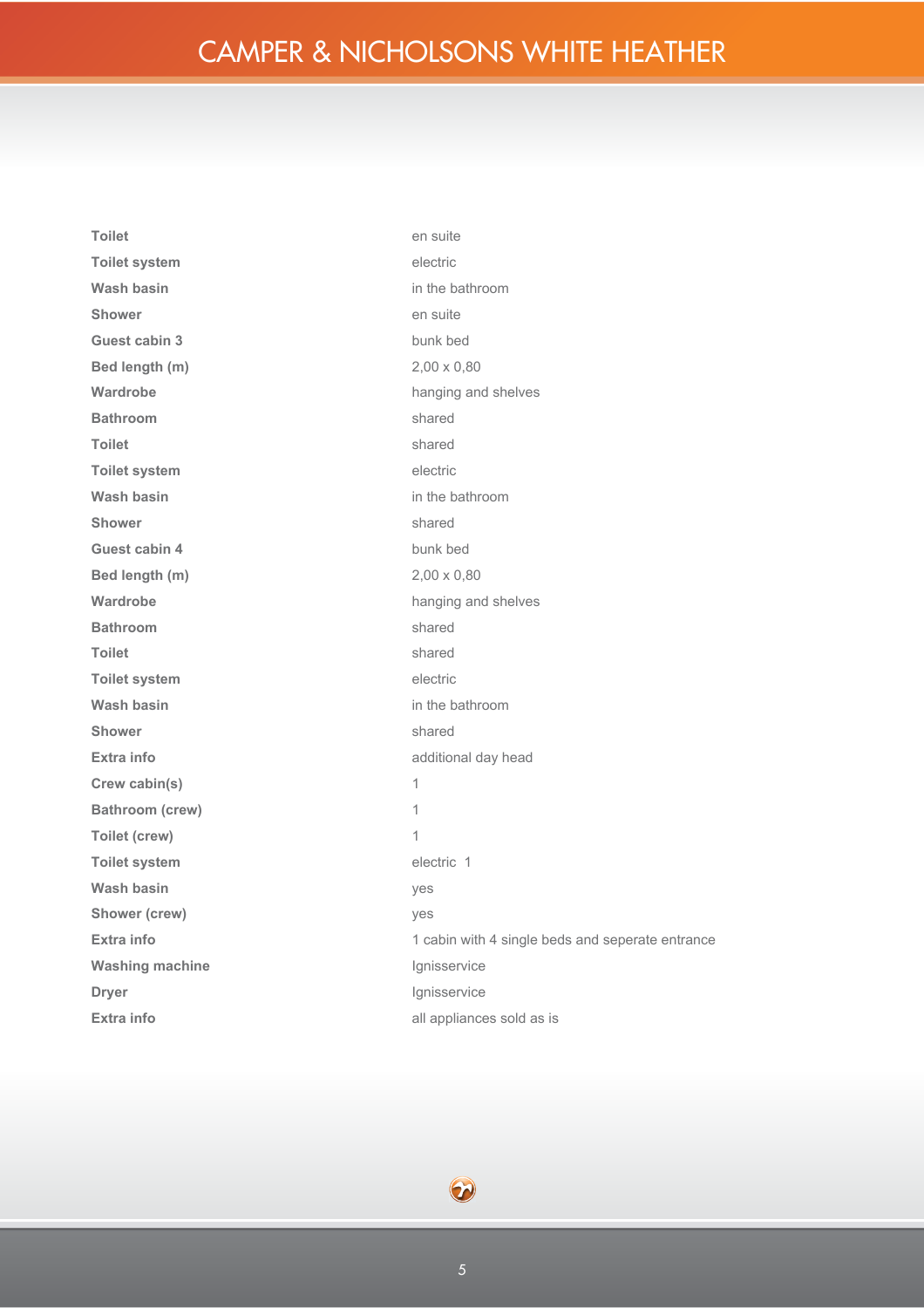### **MACHINERY**

| No of engines                   | 1                            |
|---------------------------------|------------------------------|
| <b>Make</b>                     | Cummins                      |
| <b>Type</b>                     | <b>NT-855M</b>               |
| HP.                             | 300                          |
| kW                              | 220,50                       |
| Fuel                            | diesel                       |
| Year installed                  | 2000                         |
| Maximum speed (kn)              | 10                           |
| <b>Cruising speed (kn)</b>      | 8                            |
| <b>Engine hours</b>             | 6800                         |
| <b>Engine cooling system</b>    | freshwater heat exchanger    |
| <b>Drive</b>                    | shaft                        |
| <b>Shaft seal</b>               | yes                          |
| <b>Engine controls</b>          | bowden cable                 |
| Gearbox                         | yes                          |
| <b>Propeller type</b>           | fixed                        |
| <b>Propeller blades</b>         | 3                            |
| <b>Propeller shaft material</b> | stainless steel              |
| <b>Shaft lubrication</b>        | grease                       |
| Manual bilge pump               | yes                          |
| <b>Electric bilge pump</b>      | yes                          |
| <b>Bilge alarm</b>              | yes                          |
| <b>Electrical installation</b>  | 12 & 24 V DC and 230 V 50 Hz |
| Generator                       | wet exhaust Onan sold as is  |
| <b>Batteries</b>                | yes                          |
| <b>Start battery</b>            | yes                          |
| <b>Service battery</b>          | yes                          |
| <b>Generator battery</b>        | yes                          |
| <b>Battery monitor</b>          | yes                          |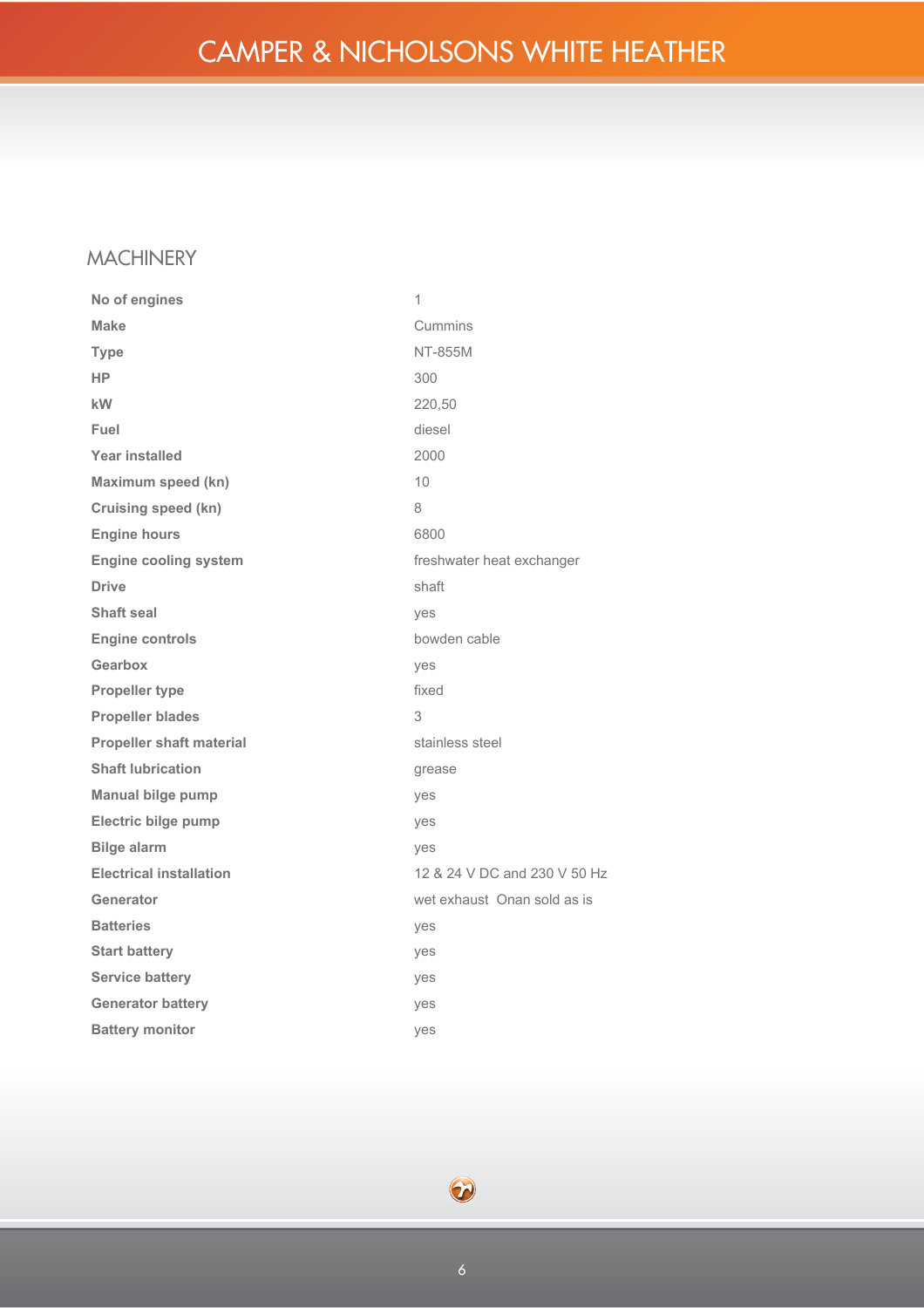| <b>Battery charger</b>  | yes                            |
|-------------------------|--------------------------------|
| Inverter                | yes                            |
| Diode battery combiners | yes                            |
| Shorepower              | yes                            |
| Watermaker              | sea recovery                   |
| <b>Extra info</b>       | all systems will be sold as is |

### **NAVIGATION**

| <b>Compass</b>           | yes                                 |
|--------------------------|-------------------------------------|
| <b>Electric compass</b>  | yes                                 |
| Depth sounder            | yes                                 |
| Log                      | yes                                 |
| Windset                  | yes                                 |
| <b>VHF</b>               | Sailor RM 2042 VHF with DSC         |
| <b>Autopilot</b>         | Robertson                           |
| Rudder angle indicator   | Robertson                           |
| Radar                    | Furuno                              |
| <b>GPS</b>               | Furuno                              |
| <b>Navtex</b>            | Sailtron Nav4                       |
| <b>Transmitter</b>       | Sailor RE2100 HF SSB                |
| <b>Navigation lights</b> | yes                                 |
| Extra info               | All Navigation equipment sold as is |

#### **EQUIPMENT**

| <b>Bimini</b>           | over steering position |
|-------------------------|------------------------|
| <b>Winter cover</b>     | for parts of the boat  |
| <b>Cockpit cushions</b> | for seat after helm    |
| <b>Cockpit table</b>    | on aft deck            |
| <b>Cockpit chairs</b>   | yes                    |

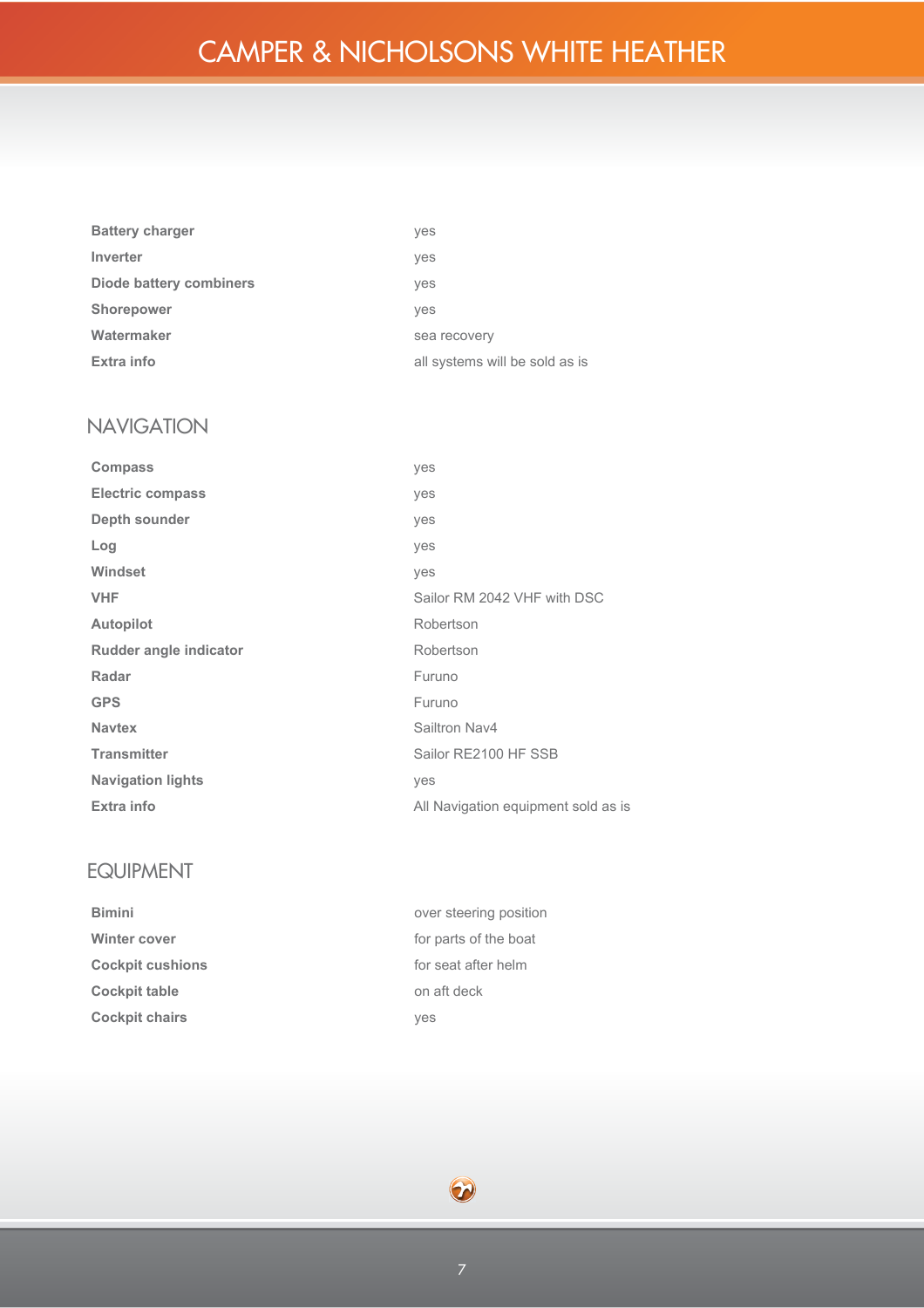| <b>Boarding ladder</b>      | aluminum                              |
|-----------------------------|---------------------------------------|
| Anchor                      | <b>Bruce</b>                          |
| Anchor chain                | ves                                   |
| <b>Windlass</b>             | electrical                            |
| <b>Davits</b>               | steel side 2 x manual                 |
| Sea railing                 | stainless steel                       |
| Railing side opening gates  | yes                                   |
| <b>Pushpit</b>              | yes                                   |
| <b>Pulpit</b>               | yes                                   |
| Life raft                   | container 3 x in total approx 24 pers |
| Last life raft survey       | they all need service                 |
| Lifebuoy                    | yes                                   |
| <b>Danbuoy</b>              | yes                                   |
| Horn                        | yes                                   |
| <b>Fenders</b>              | yes                                   |
| <b>Mooring lines</b>        | yes                                   |
| <b>Spare parts</b>          | yes                                   |
| <b>Tools</b>                | yes                                   |
| <b>Clock - barometer</b>    | yes                                   |
| Fire extinguisher           | yes                                   |
| Latest extinguisher survey  | several                               |
| Extinguisher in engine room | yes                                   |
| Auto extinguisher system    | Firepump                              |
| Extra info                  | all equipment sold as is              |

### **RIGGING**

| <b>Rigging</b>          | ketch      |
|-------------------------|------------|
| <b>Standing rigging</b> | wire       |
| <b>Material mast</b>    | wood       |
| <b>Spreaders</b>        | 1 set each |
| Keel stepped mast       | ves        |

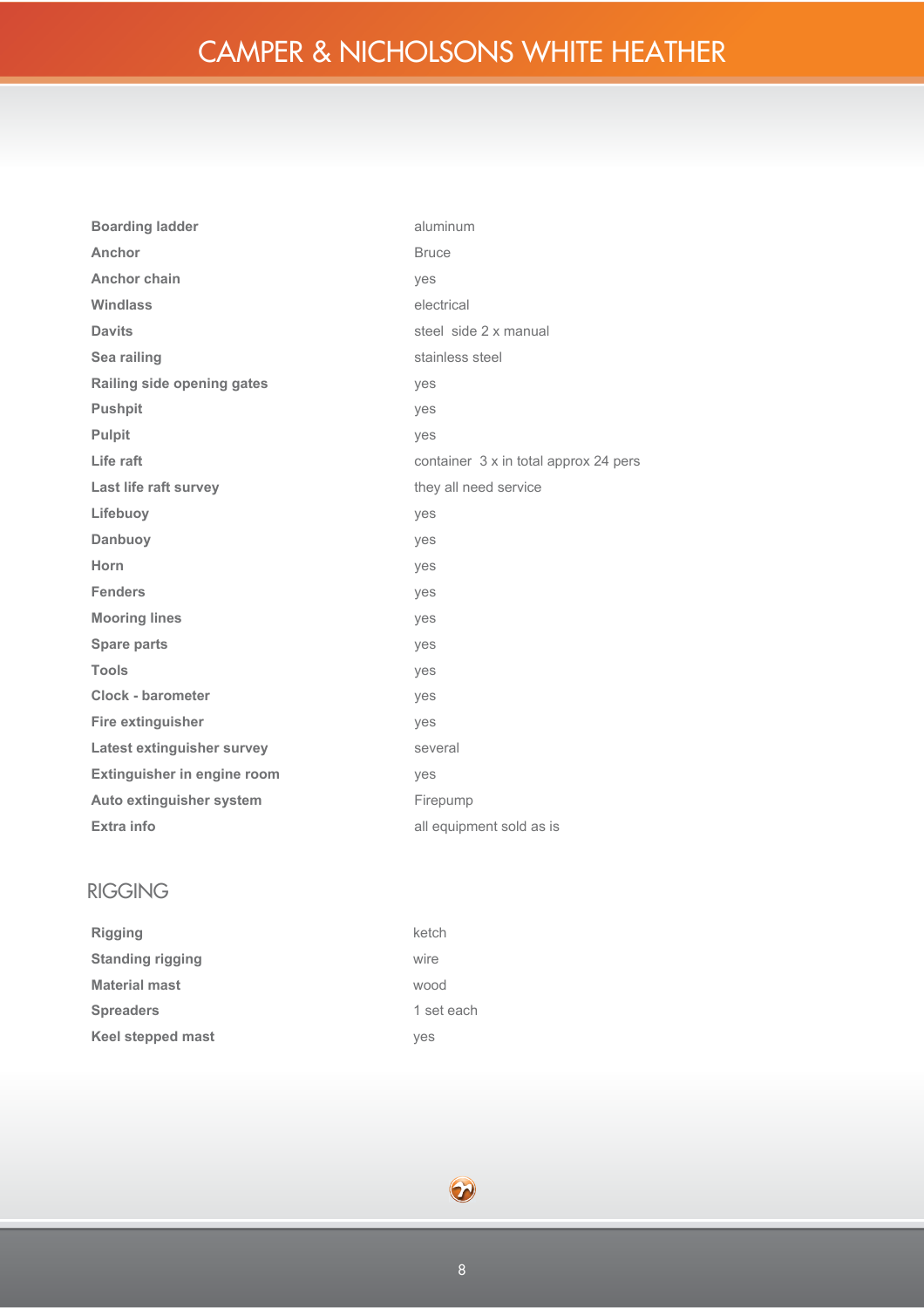| yes                                           |
|-----------------------------------------------|
| cover for boomjib                             |
| yes                                           |
| yes                                           |
| on boom                                       |
| yes                                           |
| slabreefing                                   |
| yes                                           |
| yes                                           |
| Lewmar ST 2 speed on masts                    |
| Rigging and sailplan by Olivier van Meer 1997 |
|                                               |

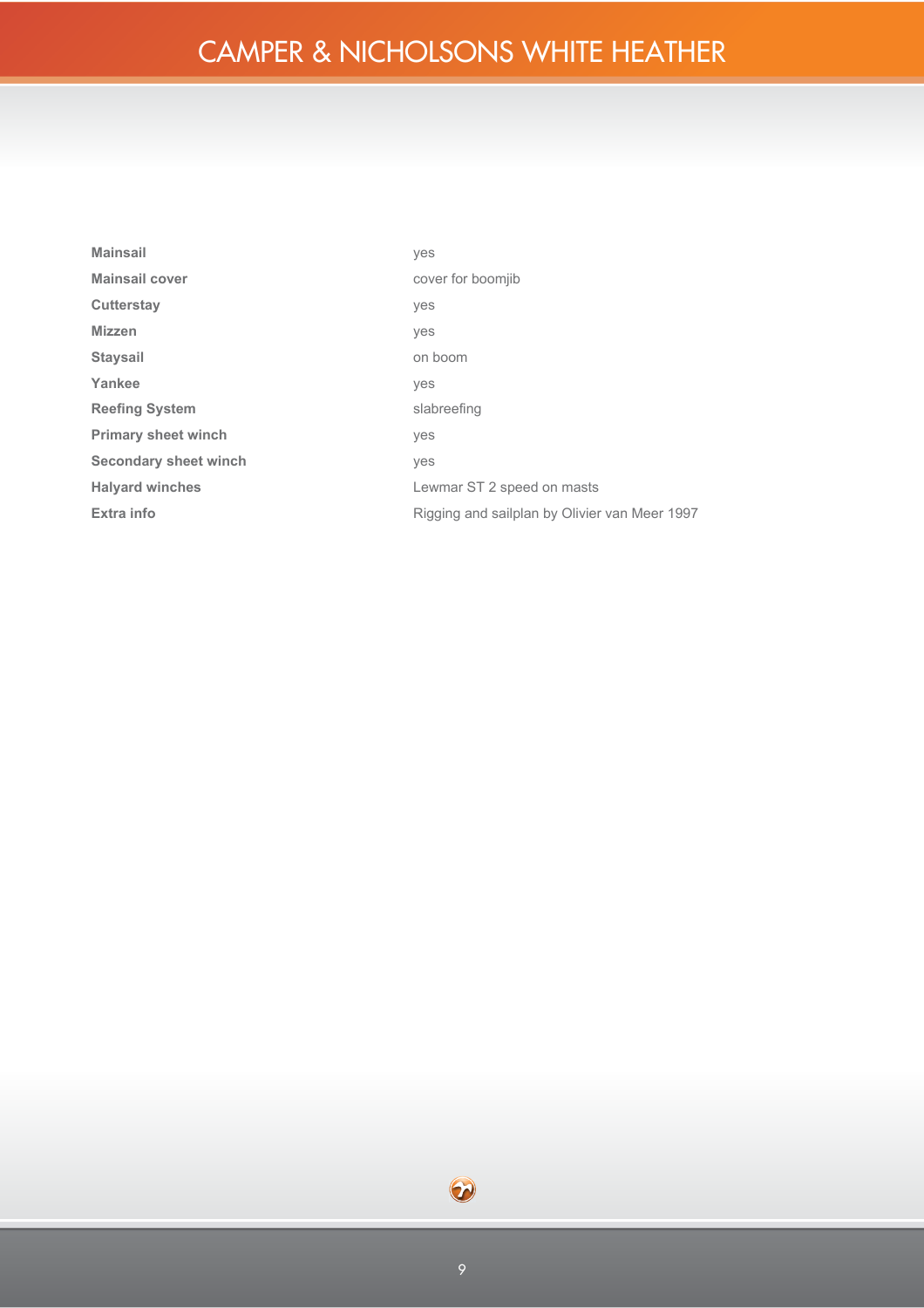# $8 $03(5 1, 8+2/6216 : +, 7(*157 + 15)$



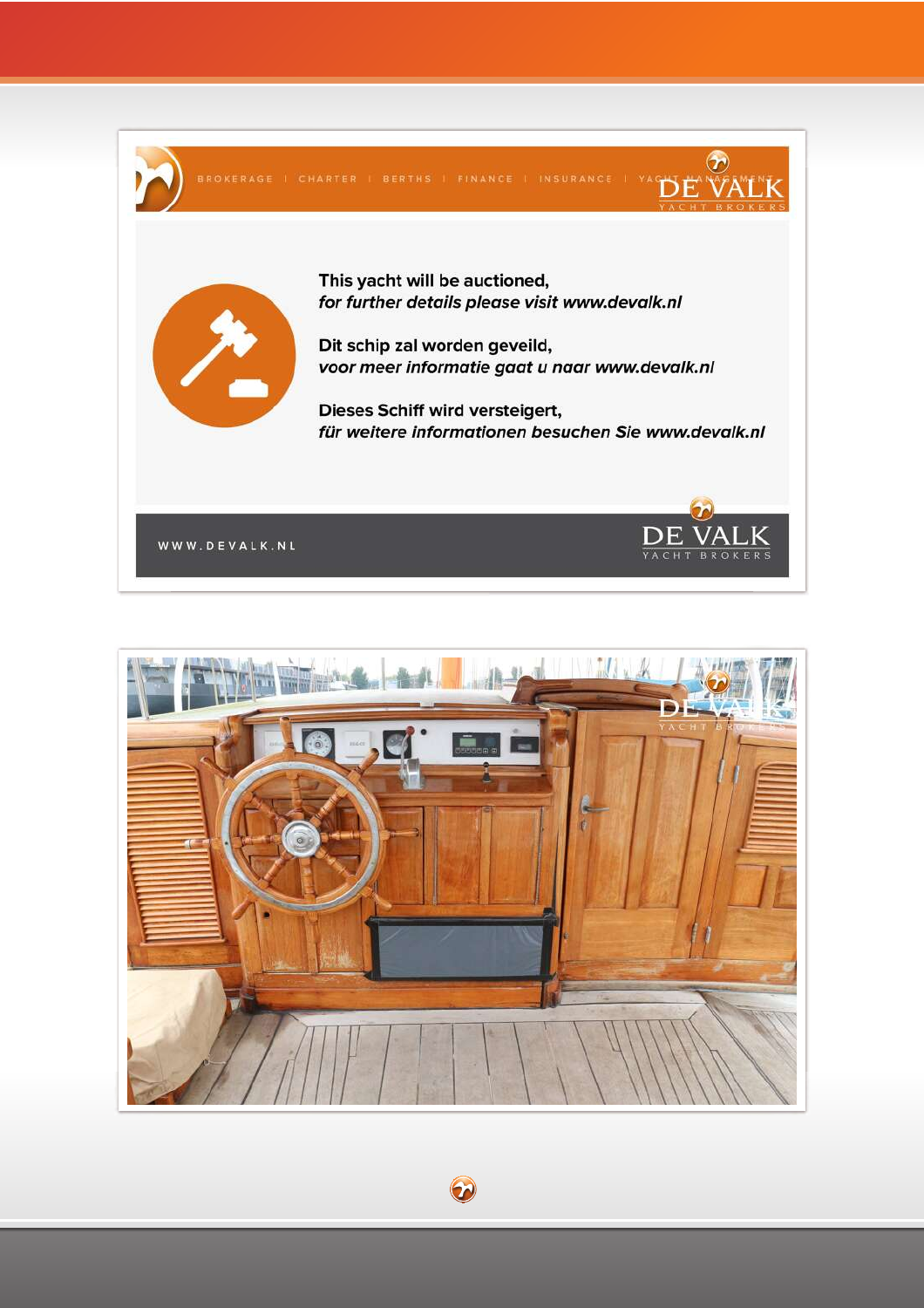| ---- |  |
|------|--|
|      |  |
|      |  |
|      |  |
|      |  |
|      |  |
|      |  |
|      |  |
|      |  |
|      |  |
|      |  |
|      |  |
|      |  |
|      |  |
|      |  |
|      |  |
|      |  |
|      |  |
|      |  |
|      |  |
|      |  |
|      |  |
|      |  |
|      |  |
|      |  |
|      |  |
|      |  |
|      |  |
|      |  |
|      |  |
|      |  |
|      |  |
|      |  |
|      |  |
|      |  |
|      |  |
|      |  |
|      |  |
|      |  |
|      |  |
|      |  |
|      |  |
|      |  |
|      |  |
|      |  |
|      |  |
|      |  |
|      |  |
|      |  |
|      |  |
|      |  |
|      |  |
|      |  |
|      |  |
|      |  |
|      |  |
|      |  |
|      |  |
|      |  |

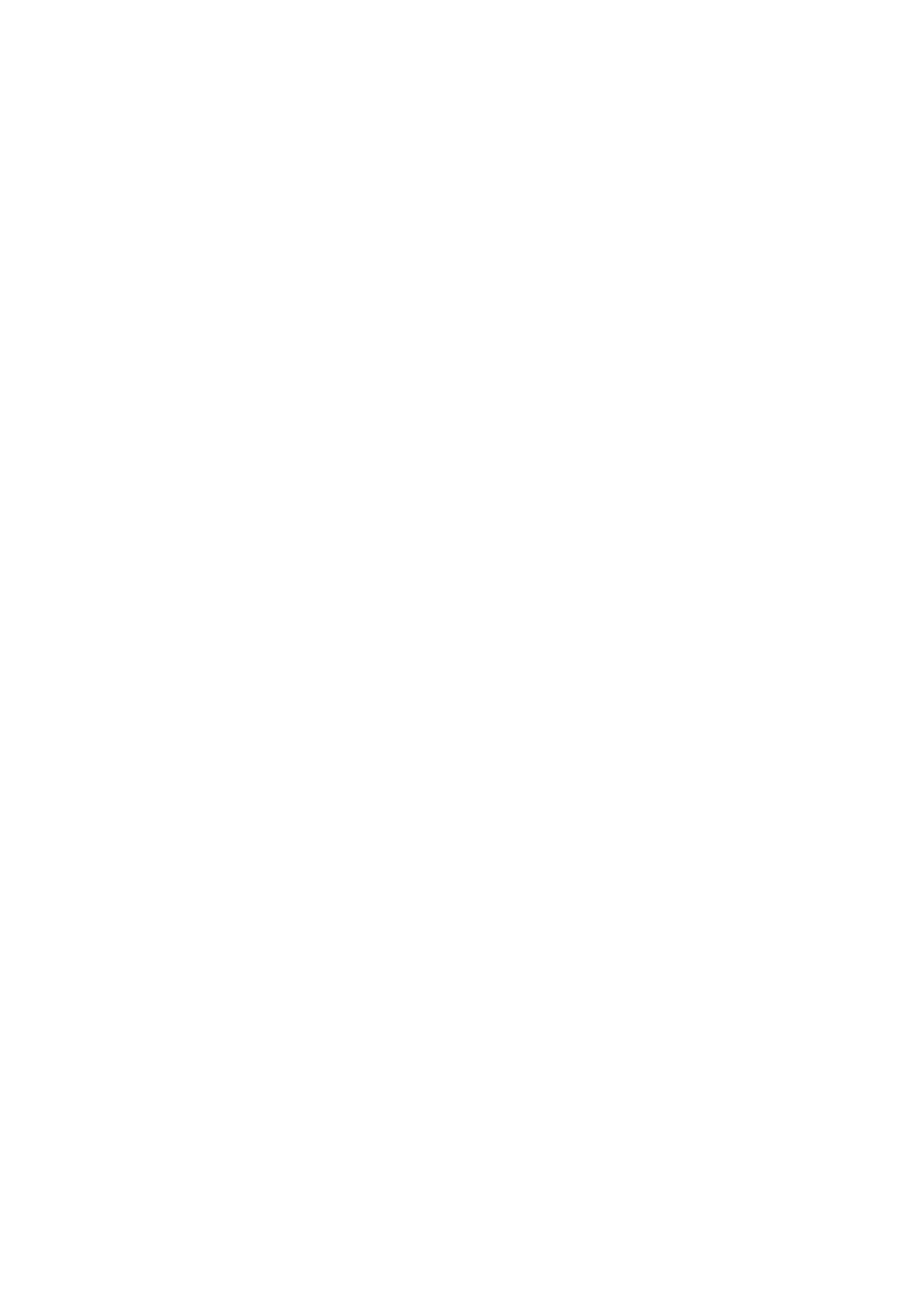| ---- |  |
|------|--|
|      |  |
|      |  |
|      |  |
|      |  |
|      |  |
|      |  |
|      |  |
|      |  |
|      |  |
|      |  |
|      |  |
|      |  |
|      |  |
|      |  |
|      |  |
|      |  |
|      |  |
|      |  |
|      |  |
|      |  |
|      |  |
|      |  |
|      |  |
|      |  |
|      |  |
|      |  |
|      |  |
|      |  |
|      |  |
|      |  |
|      |  |
|      |  |
|      |  |
|      |  |
|      |  |
|      |  |
|      |  |
|      |  |
|      |  |
|      |  |
|      |  |
|      |  |
|      |  |
|      |  |
|      |  |
|      |  |
|      |  |
|      |  |
|      |  |
|      |  |
|      |  |
|      |  |
|      |  |
|      |  |
|      |  |
|      |  |
|      |  |
|      |  |

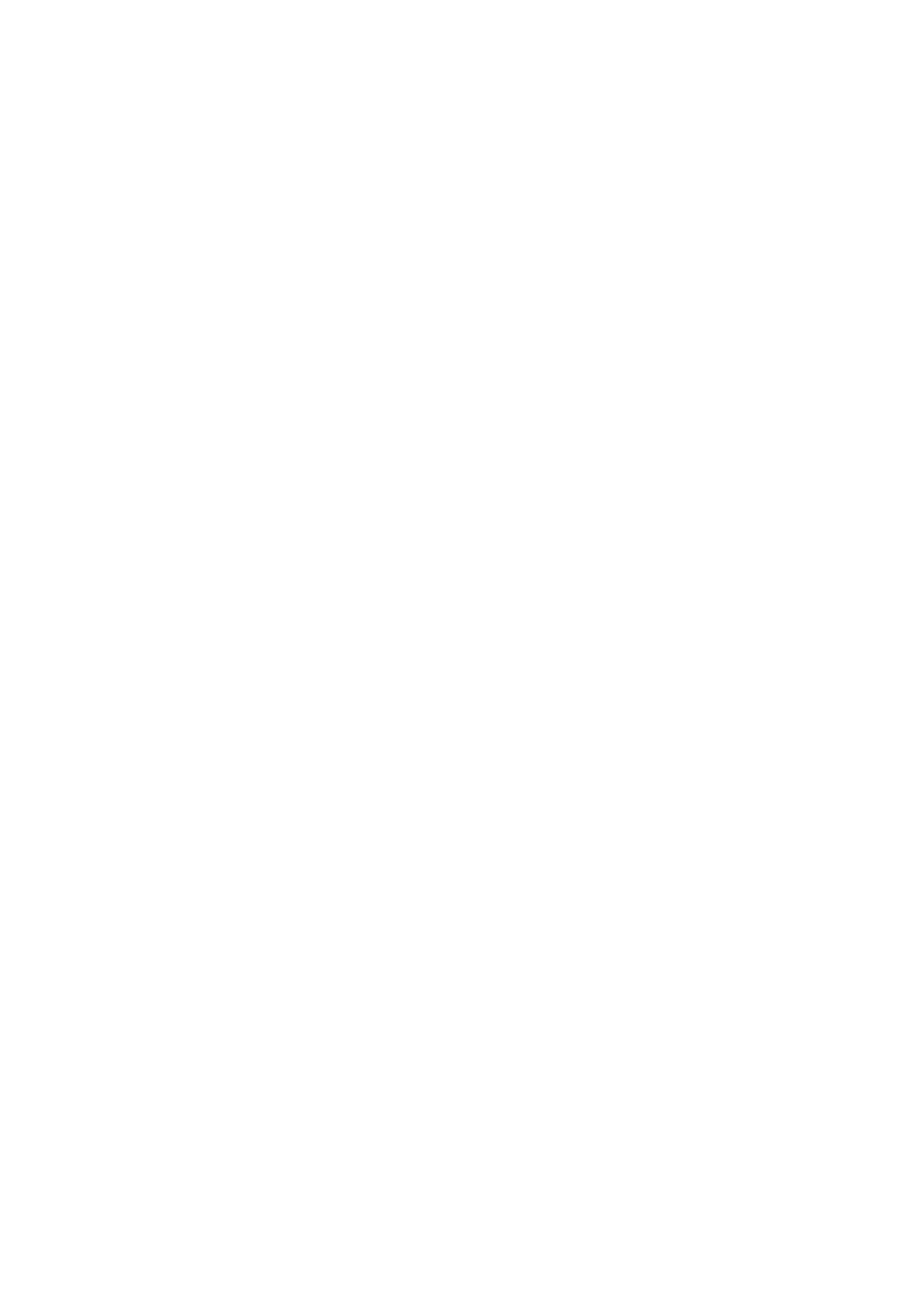| ---- |  |
|------|--|
|      |  |
|      |  |
|      |  |
|      |  |
|      |  |
|      |  |
|      |  |
|      |  |
|      |  |
|      |  |
|      |  |
|      |  |
|      |  |
|      |  |
|      |  |
|      |  |
|      |  |
|      |  |
|      |  |
|      |  |
|      |  |
|      |  |
|      |  |
|      |  |
|      |  |
|      |  |
|      |  |
|      |  |
|      |  |
|      |  |
|      |  |
|      |  |
|      |  |
|      |  |
|      |  |
|      |  |
|      |  |
|      |  |
|      |  |
|      |  |
|      |  |
|      |  |
|      |  |
|      |  |
|      |  |
|      |  |
|      |  |
|      |  |
|      |  |
|      |  |
|      |  |
|      |  |
|      |  |
|      |  |
|      |  |
|      |  |
|      |  |
|      |  |

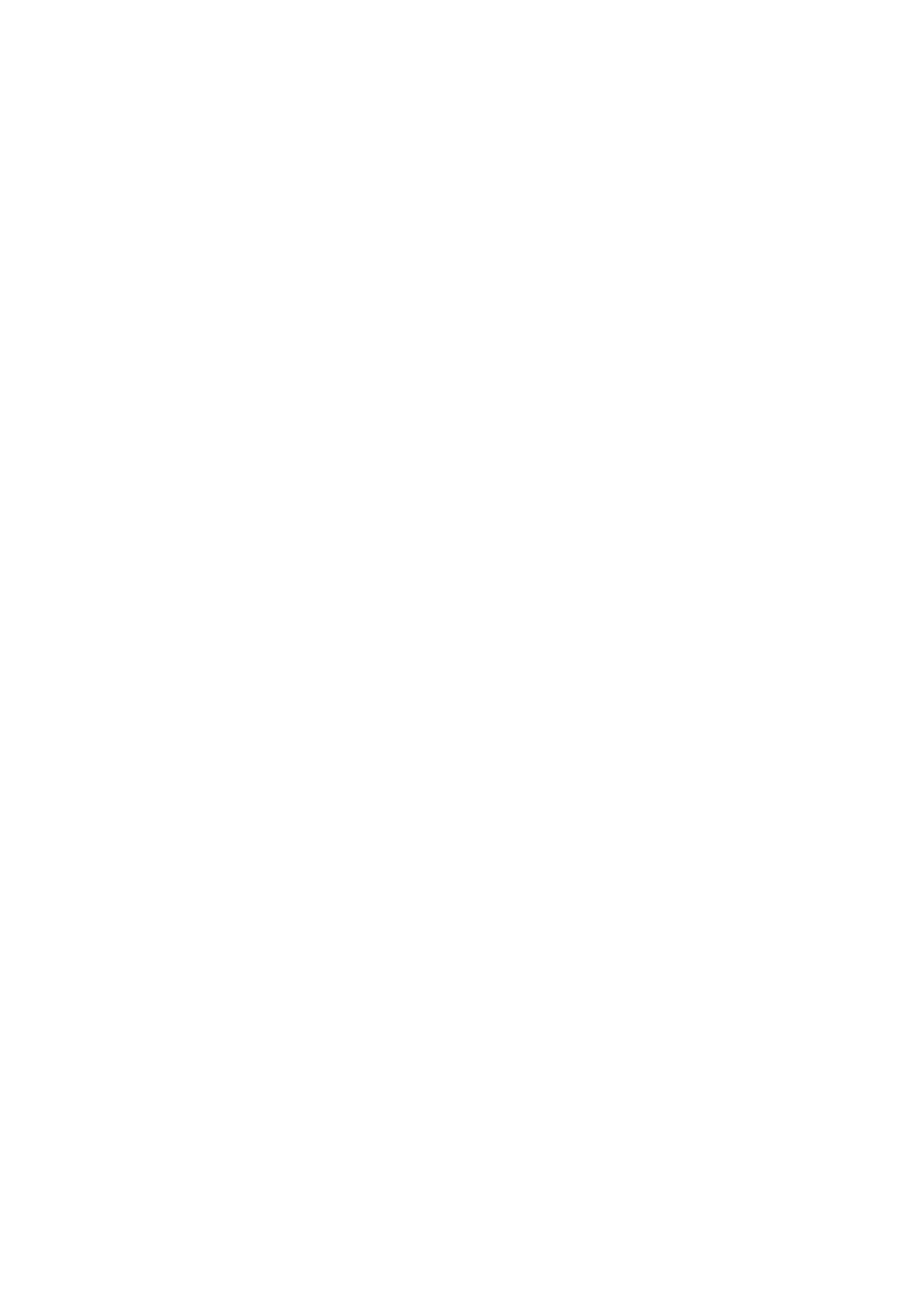| ---- |  |
|------|--|
|      |  |
|      |  |
|      |  |
|      |  |
|      |  |
|      |  |
|      |  |
|      |  |
|      |  |
|      |  |
|      |  |
|      |  |
|      |  |
|      |  |
|      |  |
|      |  |
|      |  |
|      |  |
|      |  |
|      |  |
|      |  |
|      |  |
|      |  |
|      |  |
|      |  |
|      |  |
|      |  |
|      |  |
|      |  |
|      |  |
|      |  |
|      |  |
|      |  |
|      |  |
|      |  |
|      |  |
|      |  |
|      |  |
|      |  |
|      |  |
|      |  |
|      |  |
|      |  |
|      |  |
|      |  |
|      |  |
|      |  |
|      |  |
|      |  |
|      |  |
|      |  |
|      |  |
|      |  |
|      |  |
|      |  |
|      |  |
|      |  |
|      |  |

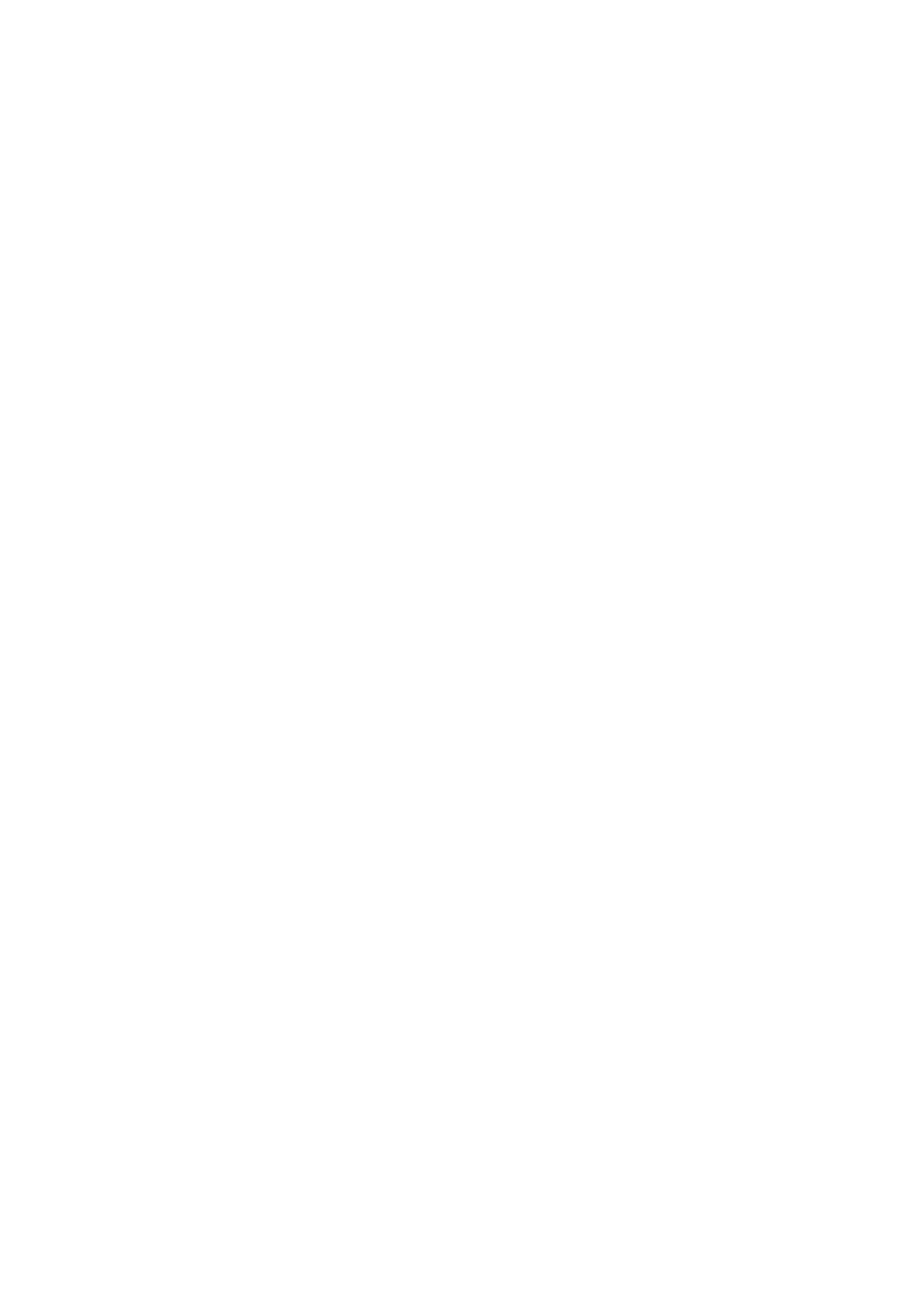| ---- |  |
|------|--|
|      |  |
|      |  |
|      |  |
|      |  |
|      |  |
|      |  |
|      |  |
|      |  |
|      |  |
|      |  |
|      |  |
|      |  |
|      |  |
|      |  |
|      |  |
|      |  |
|      |  |
|      |  |
|      |  |
|      |  |
|      |  |
|      |  |
|      |  |
|      |  |
|      |  |
|      |  |
|      |  |
|      |  |
|      |  |
|      |  |
|      |  |
|      |  |
|      |  |
|      |  |
|      |  |
|      |  |
|      |  |
|      |  |
|      |  |
|      |  |
|      |  |
|      |  |
|      |  |
|      |  |
|      |  |
|      |  |
|      |  |
|      |  |
|      |  |
|      |  |
|      |  |
|      |  |
|      |  |
|      |  |
|      |  |
|      |  |
|      |  |
|      |  |

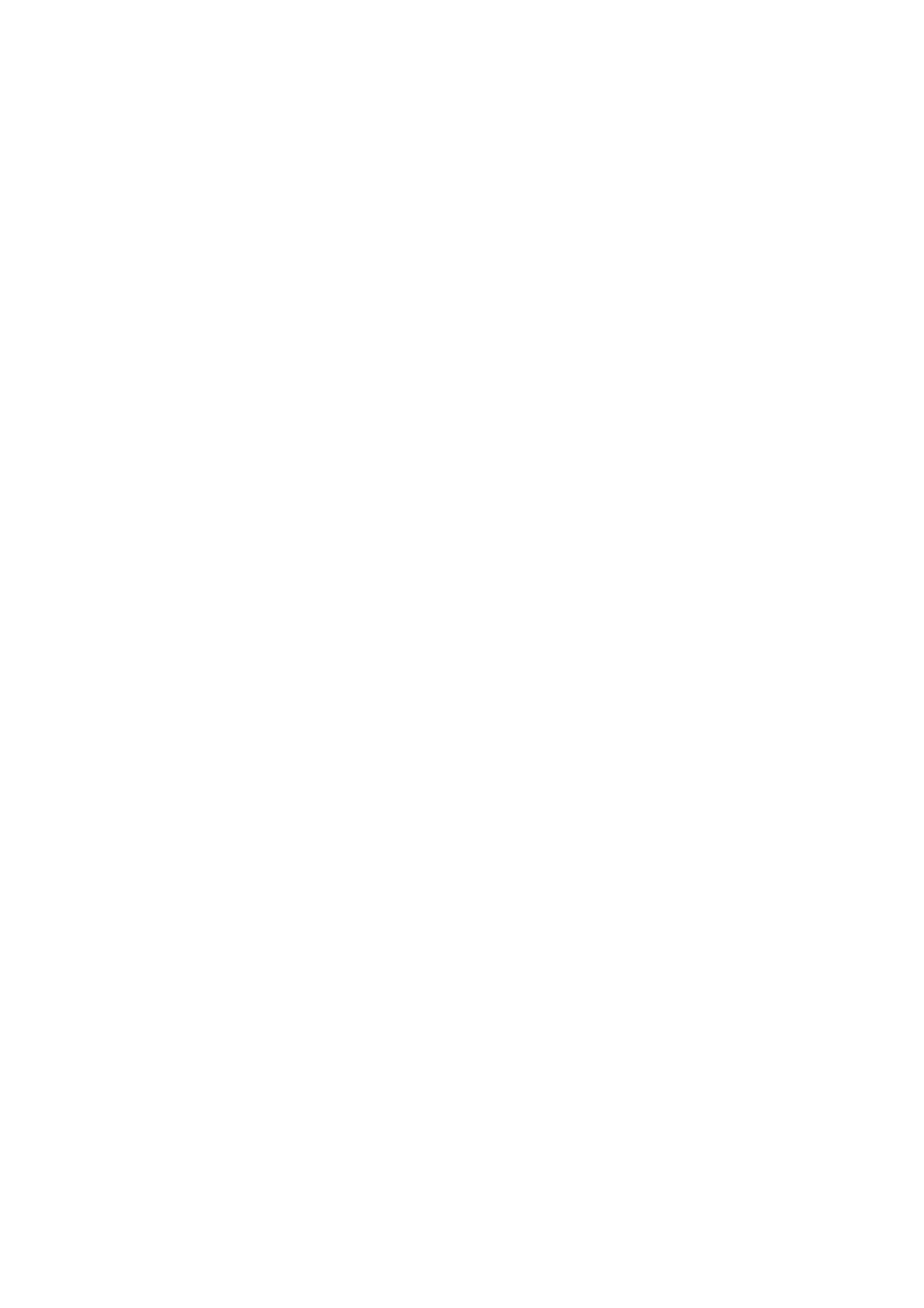| ---- |  |
|------|--|
|      |  |
|      |  |
|      |  |
|      |  |
|      |  |
|      |  |
|      |  |
|      |  |
|      |  |
|      |  |
|      |  |
|      |  |
|      |  |
|      |  |
|      |  |
|      |  |
|      |  |
|      |  |
|      |  |
|      |  |
|      |  |
|      |  |
|      |  |
|      |  |
|      |  |
|      |  |
|      |  |
|      |  |
|      |  |
|      |  |
|      |  |
|      |  |
|      |  |
|      |  |
|      |  |
|      |  |
|      |  |
|      |  |
|      |  |
|      |  |
|      |  |
|      |  |
|      |  |
|      |  |
|      |  |
|      |  |
|      |  |
|      |  |
|      |  |
|      |  |
|      |  |
|      |  |
|      |  |
|      |  |
|      |  |
|      |  |
|      |  |
|      |  |

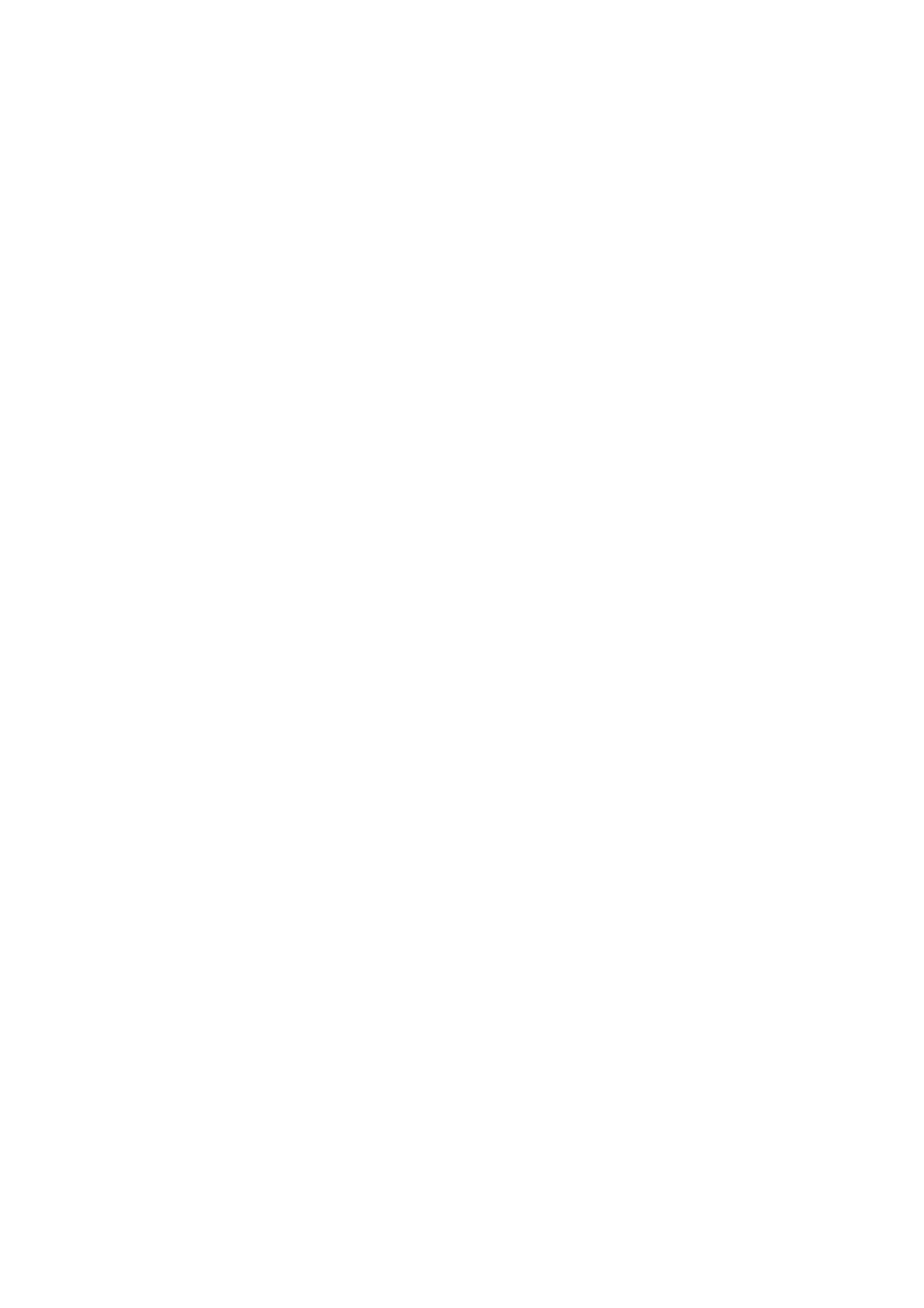| ---- |  |
|------|--|
|      |  |
|      |  |
|      |  |
|      |  |
|      |  |
|      |  |
|      |  |
|      |  |
|      |  |
|      |  |
|      |  |
|      |  |
|      |  |
|      |  |
|      |  |
|      |  |
|      |  |
|      |  |
|      |  |
|      |  |
|      |  |
|      |  |
|      |  |
|      |  |
|      |  |
|      |  |
|      |  |
|      |  |
|      |  |
|      |  |
|      |  |
|      |  |
|      |  |
|      |  |
|      |  |
|      |  |
|      |  |
|      |  |
|      |  |
|      |  |
|      |  |
|      |  |
|      |  |
|      |  |
|      |  |
|      |  |
|      |  |
|      |  |
|      |  |
|      |  |
|      |  |
|      |  |
|      |  |
|      |  |
|      |  |
|      |  |
|      |  |
|      |  |

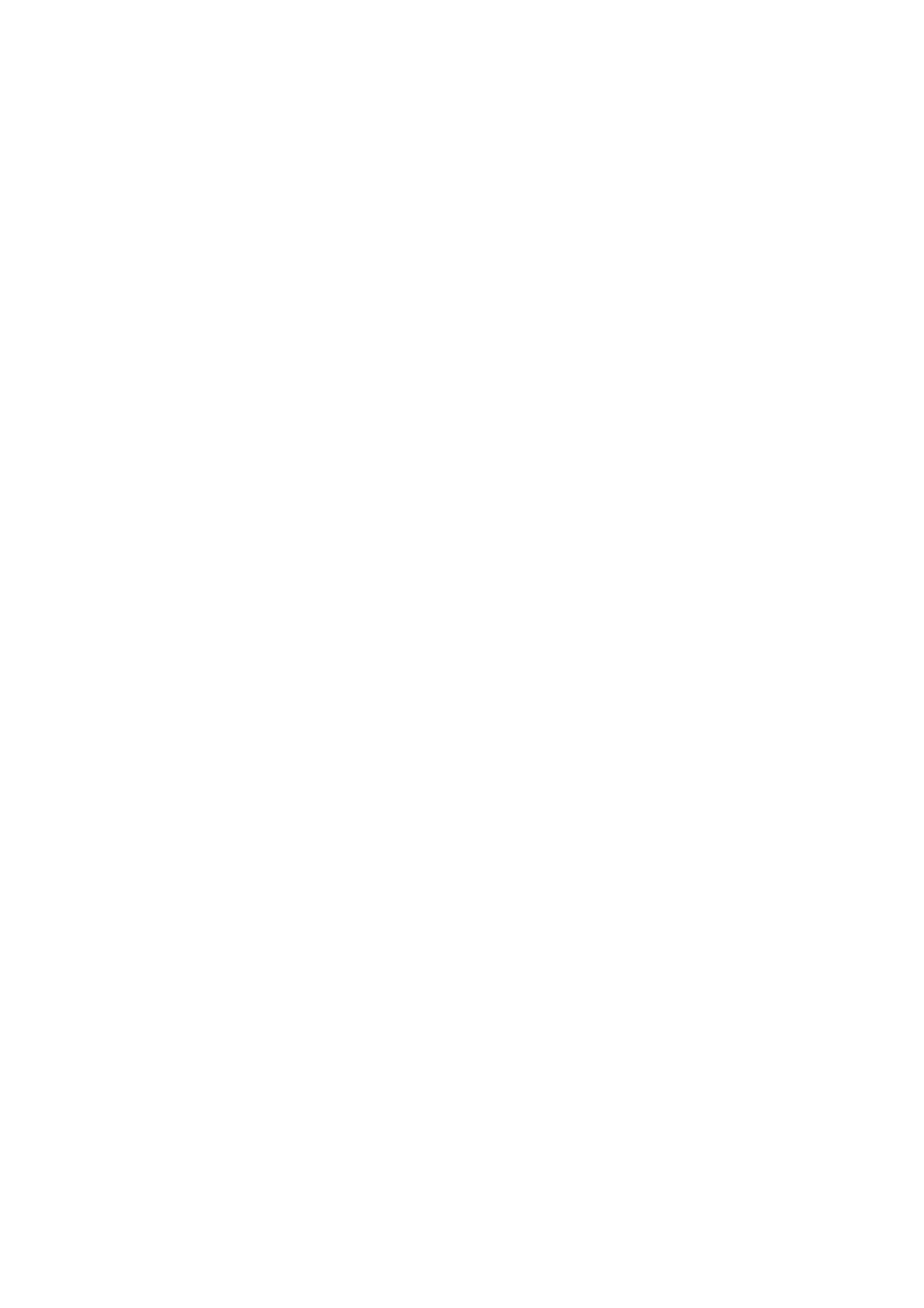| ---- |  |
|------|--|
|      |  |
|      |  |
|      |  |
|      |  |
|      |  |
|      |  |
|      |  |
|      |  |
|      |  |
|      |  |
|      |  |
|      |  |
|      |  |
|      |  |
|      |  |
|      |  |
|      |  |
|      |  |
|      |  |
|      |  |
|      |  |
|      |  |
|      |  |
|      |  |
|      |  |
|      |  |
|      |  |
|      |  |
|      |  |
|      |  |
|      |  |
|      |  |
|      |  |
|      |  |
|      |  |
|      |  |
|      |  |
|      |  |
|      |  |
|      |  |
|      |  |
|      |  |
|      |  |
|      |  |
|      |  |
|      |  |
|      |  |
|      |  |
|      |  |
|      |  |
|      |  |
|      |  |
|      |  |
|      |  |
|      |  |
|      |  |
|      |  |
|      |  |

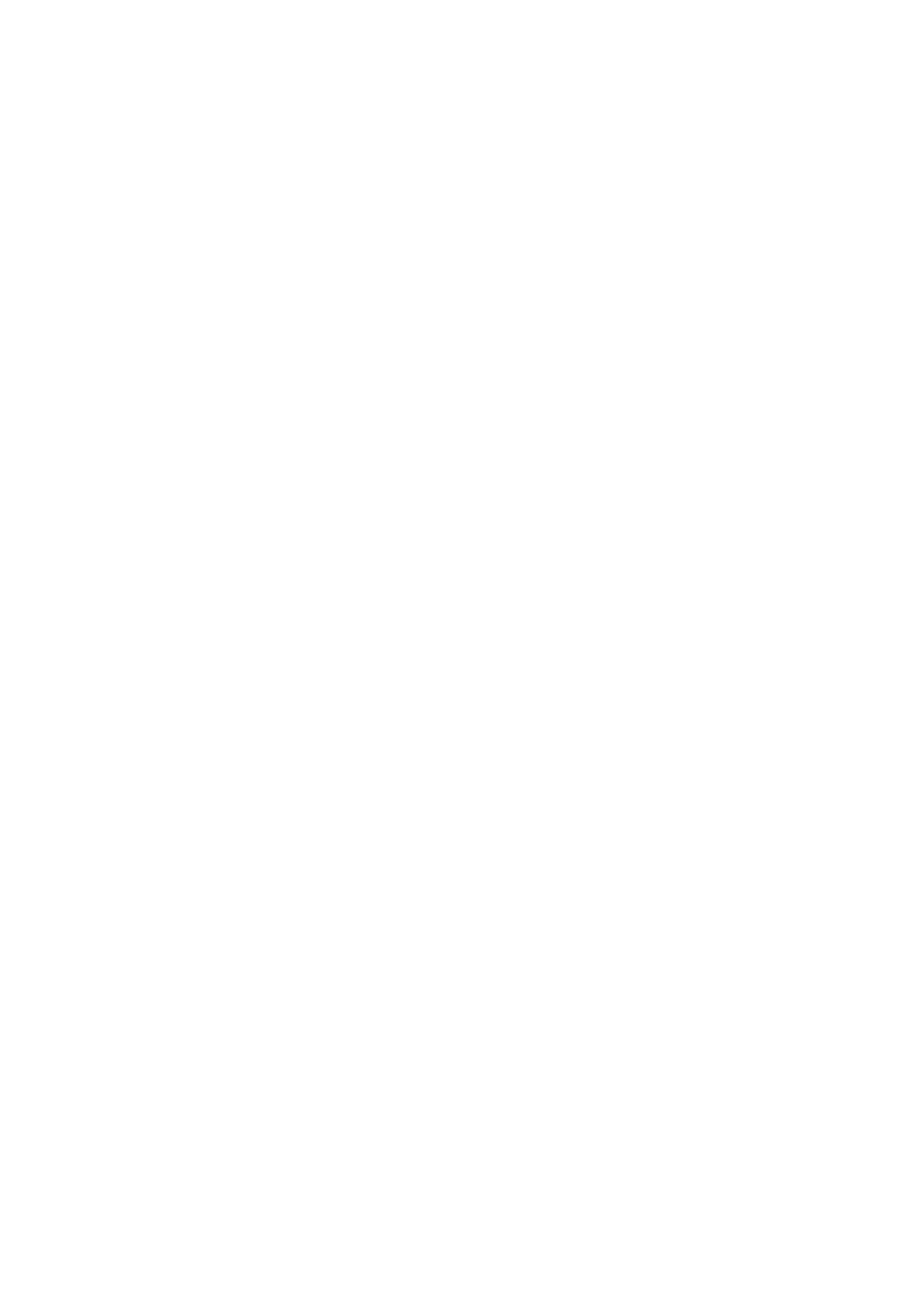| ---- |  |
|------|--|
|      |  |
|      |  |
|      |  |
|      |  |
|      |  |
|      |  |
|      |  |
|      |  |
|      |  |
|      |  |
|      |  |
|      |  |
|      |  |
|      |  |
|      |  |
|      |  |
|      |  |
|      |  |
|      |  |
|      |  |
|      |  |
|      |  |
|      |  |
|      |  |
|      |  |
|      |  |
|      |  |
|      |  |
|      |  |
|      |  |
|      |  |
|      |  |
|      |  |
|      |  |
|      |  |
|      |  |
|      |  |
|      |  |
|      |  |
|      |  |
|      |  |
|      |  |
|      |  |
|      |  |
|      |  |
|      |  |
|      |  |
|      |  |
|      |  |
|      |  |
|      |  |
|      |  |
|      |  |
|      |  |
|      |  |
|      |  |
|      |  |
|      |  |

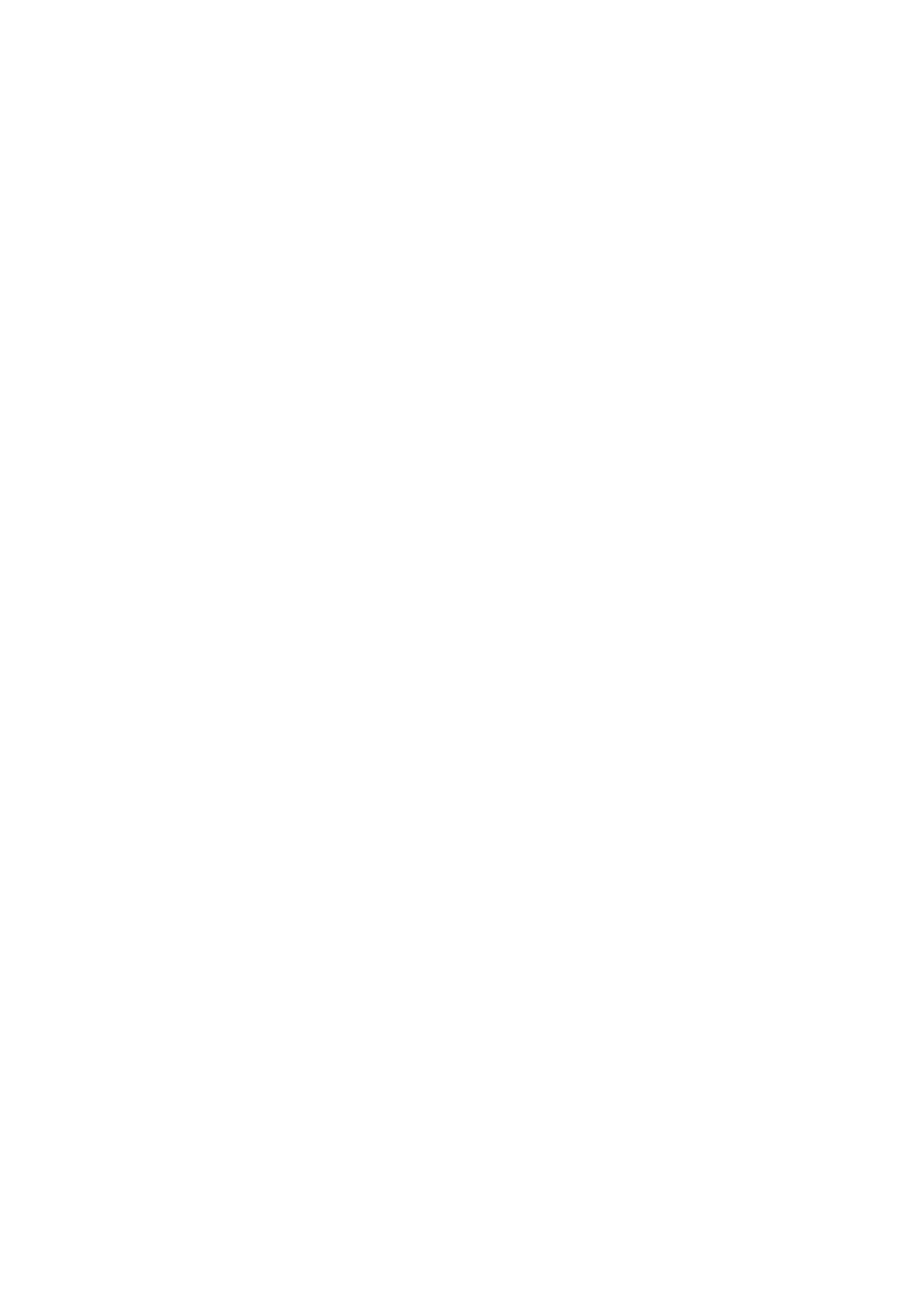| ---- |  |
|------|--|
|      |  |
|      |  |
|      |  |
|      |  |
|      |  |
|      |  |
|      |  |
|      |  |
|      |  |
|      |  |
|      |  |
|      |  |
|      |  |
|      |  |
|      |  |
|      |  |
|      |  |
|      |  |
|      |  |
|      |  |
|      |  |
|      |  |
|      |  |
|      |  |
|      |  |
|      |  |
|      |  |
|      |  |
|      |  |
|      |  |
|      |  |
|      |  |
|      |  |
|      |  |
|      |  |
|      |  |
|      |  |
|      |  |
|      |  |
|      |  |
|      |  |
|      |  |
|      |  |
|      |  |
|      |  |
|      |  |
|      |  |
|      |  |
|      |  |
|      |  |
|      |  |
|      |  |
|      |  |
|      |  |
|      |  |
|      |  |
|      |  |
|      |  |

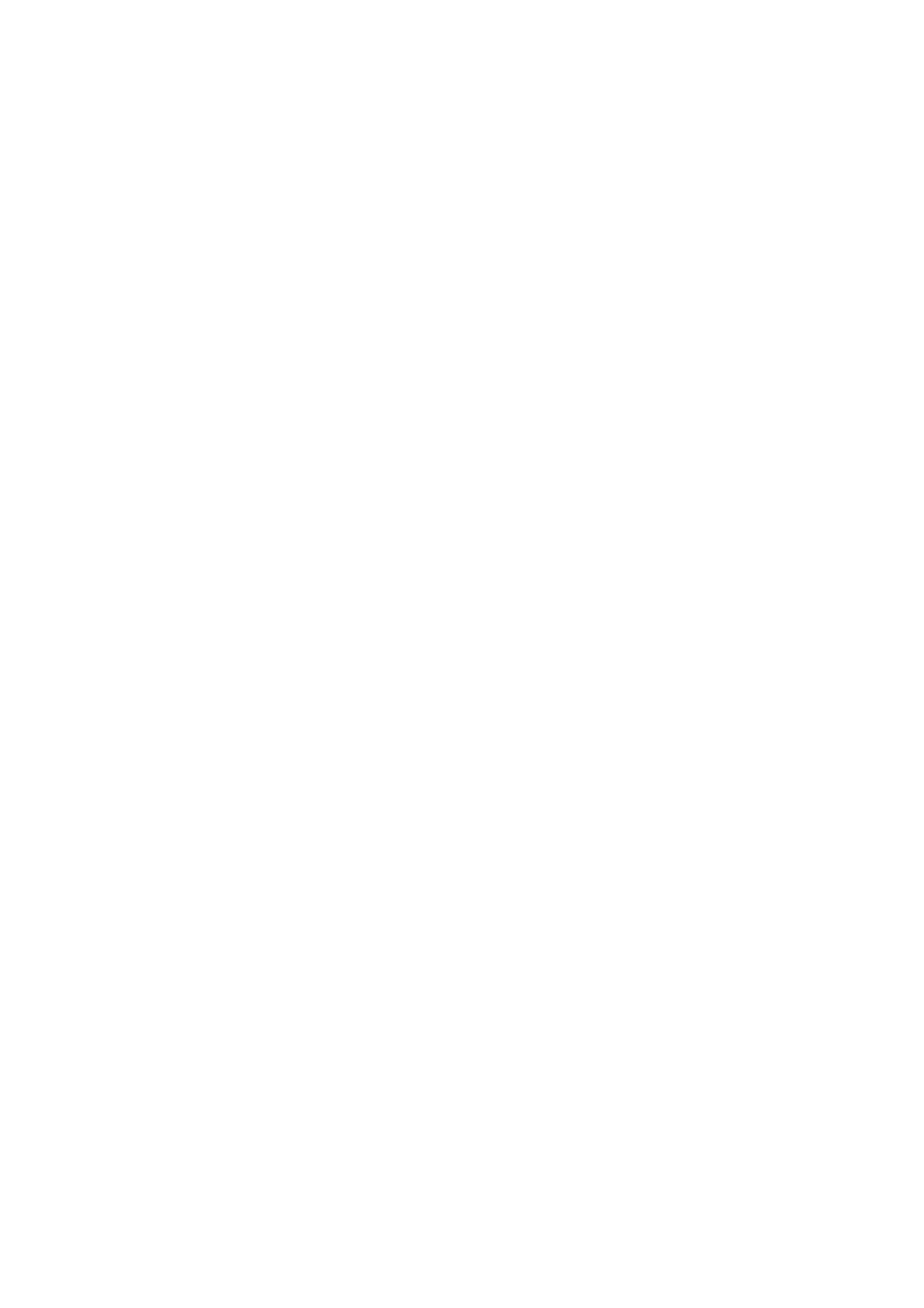| ---- |  |
|------|--|
|      |  |
|      |  |
|      |  |
|      |  |
|      |  |
|      |  |
|      |  |
|      |  |
|      |  |
|      |  |
|      |  |
|      |  |
|      |  |
|      |  |
|      |  |
|      |  |
|      |  |
|      |  |
|      |  |
|      |  |
|      |  |
|      |  |
|      |  |
|      |  |
|      |  |
|      |  |
|      |  |
|      |  |
|      |  |
|      |  |
|      |  |
|      |  |
|      |  |
|      |  |
|      |  |
|      |  |
|      |  |
|      |  |
|      |  |
|      |  |
|      |  |
|      |  |
|      |  |
|      |  |
|      |  |
|      |  |
|      |  |
|      |  |
|      |  |
|      |  |
|      |  |
|      |  |
|      |  |
|      |  |
|      |  |
|      |  |
|      |  |
|      |  |

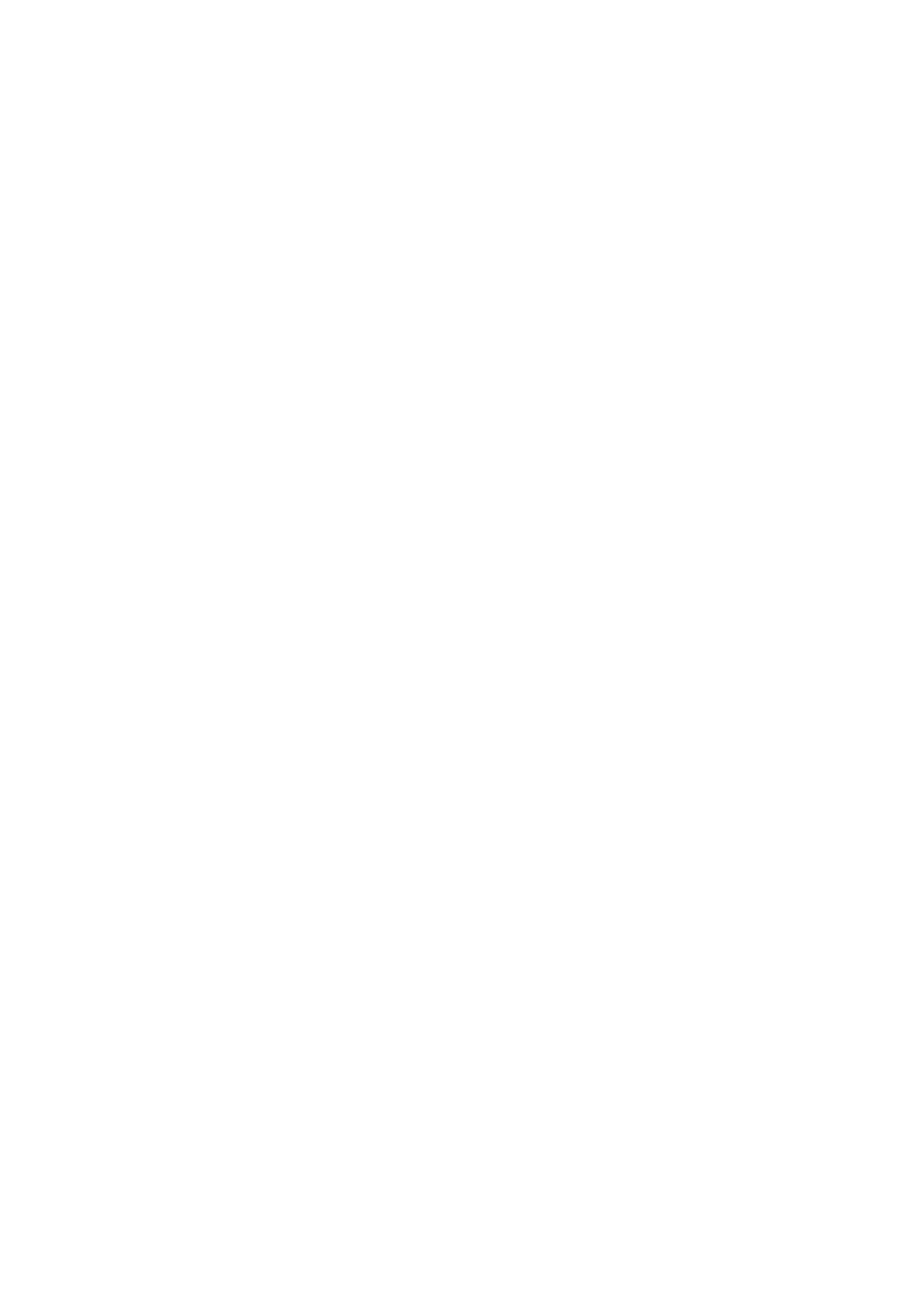| ---- |  |
|------|--|
|      |  |
|      |  |
|      |  |
|      |  |
|      |  |
|      |  |
|      |  |
|      |  |
|      |  |
|      |  |
|      |  |
|      |  |
|      |  |
|      |  |
|      |  |
|      |  |
|      |  |
|      |  |
|      |  |
|      |  |
|      |  |
|      |  |
|      |  |
|      |  |
|      |  |
|      |  |
|      |  |
|      |  |
|      |  |
|      |  |
|      |  |
|      |  |
|      |  |
|      |  |
|      |  |
|      |  |
|      |  |
|      |  |
|      |  |
|      |  |
|      |  |
|      |  |
|      |  |
|      |  |
|      |  |
|      |  |
|      |  |
|      |  |
|      |  |
|      |  |
|      |  |
|      |  |
|      |  |
|      |  |
|      |  |
|      |  |
|      |  |
|      |  |

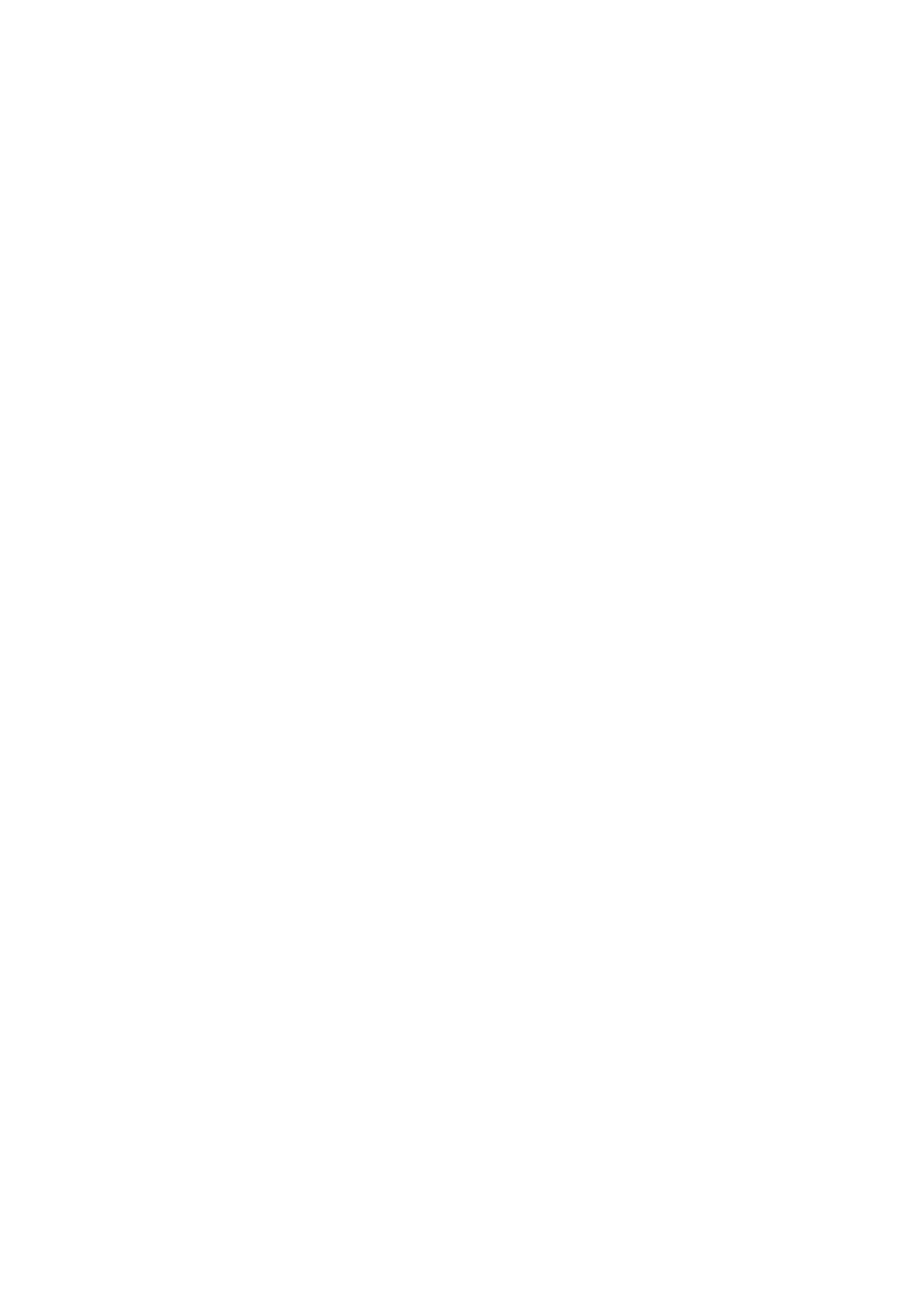| ---- |  |
|------|--|
|      |  |
|      |  |
|      |  |
|      |  |
|      |  |
|      |  |
|      |  |
|      |  |
|      |  |
|      |  |
|      |  |
|      |  |
|      |  |
|      |  |
|      |  |
|      |  |
|      |  |
|      |  |
|      |  |
|      |  |
|      |  |
|      |  |
|      |  |
|      |  |
|      |  |
|      |  |
|      |  |
|      |  |
|      |  |
|      |  |
|      |  |
|      |  |
|      |  |
|      |  |
|      |  |
|      |  |
|      |  |
|      |  |
|      |  |
|      |  |
|      |  |
|      |  |
|      |  |
|      |  |
|      |  |
|      |  |
|      |  |
|      |  |
|      |  |
|      |  |
|      |  |
|      |  |
|      |  |
|      |  |
|      |  |
|      |  |
|      |  |
|      |  |

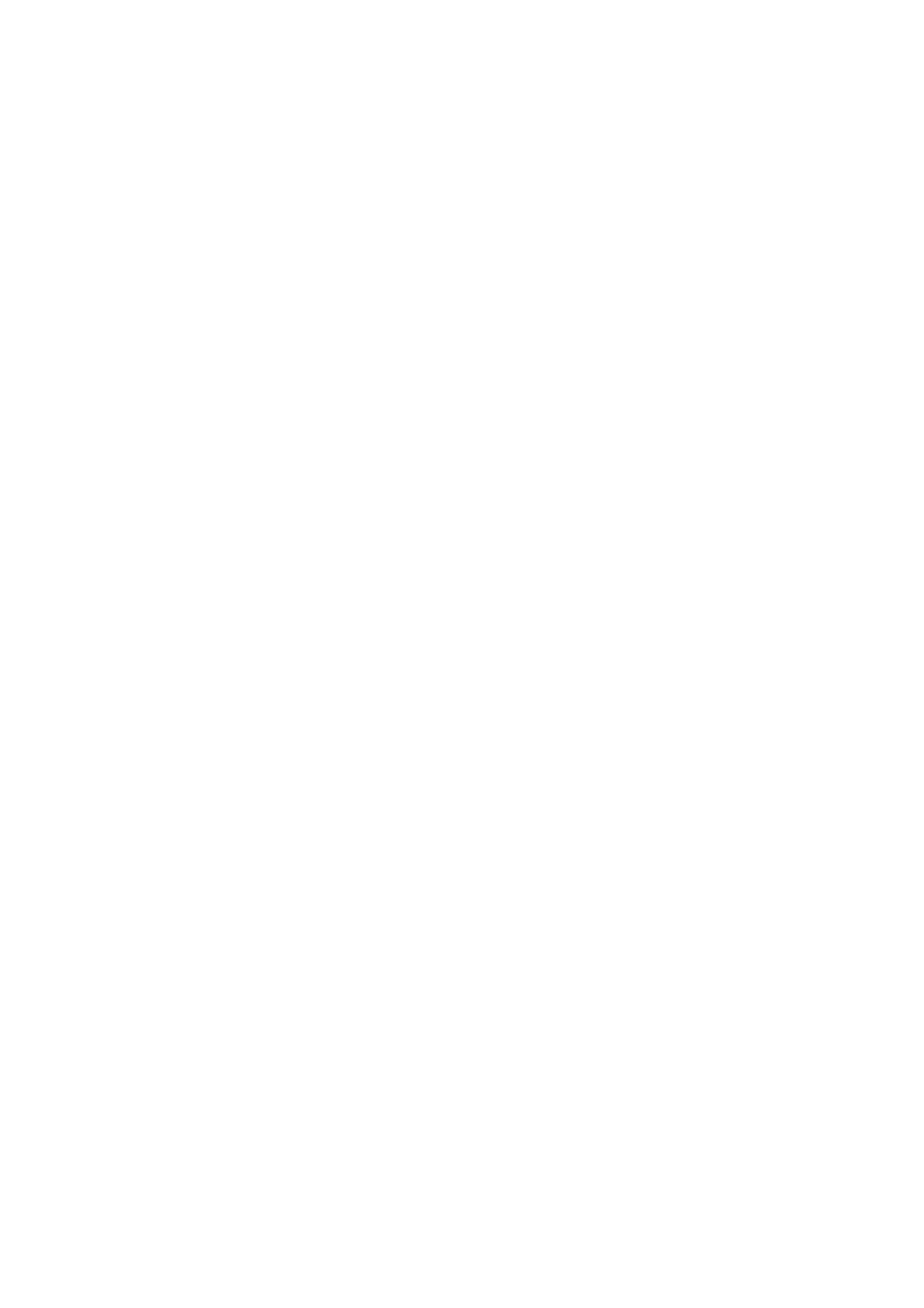| ---- |  |
|------|--|
|      |  |
|      |  |
|      |  |
|      |  |
|      |  |
|      |  |
|      |  |
|      |  |
|      |  |
|      |  |
|      |  |
|      |  |
|      |  |
|      |  |
|      |  |
|      |  |
|      |  |
|      |  |
|      |  |
|      |  |
|      |  |
|      |  |
|      |  |
|      |  |
|      |  |
|      |  |
|      |  |
|      |  |
|      |  |
|      |  |
|      |  |
|      |  |
|      |  |
|      |  |
|      |  |
|      |  |
|      |  |
|      |  |
|      |  |
|      |  |
|      |  |
|      |  |
|      |  |
|      |  |
|      |  |
|      |  |
|      |  |
|      |  |
|      |  |
|      |  |
|      |  |
|      |  |
|      |  |
|      |  |
|      |  |
|      |  |
|      |  |
|      |  |

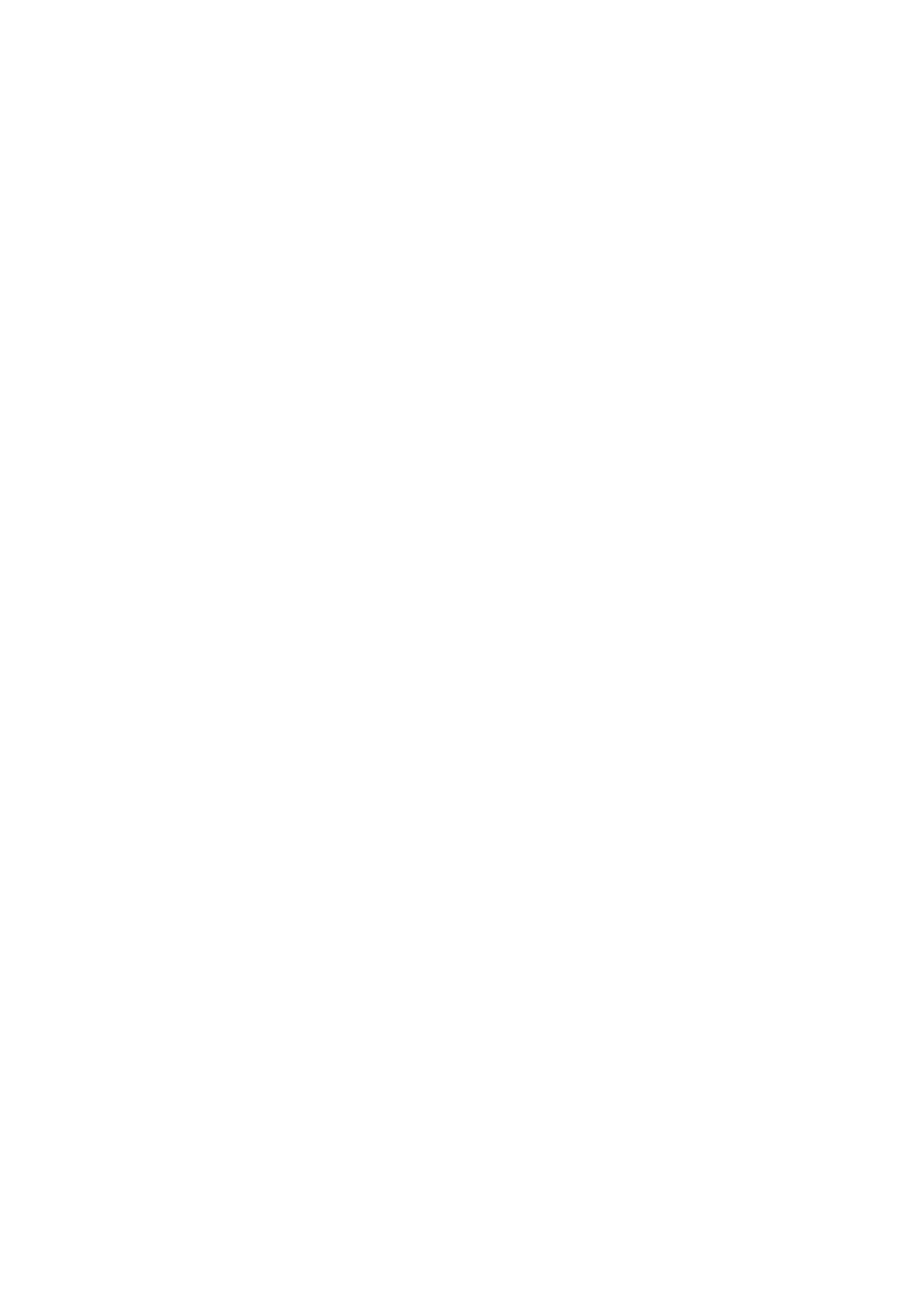| ---- |  |
|------|--|
|      |  |
|      |  |
|      |  |
|      |  |
|      |  |
|      |  |
|      |  |
|      |  |
|      |  |
|      |  |
|      |  |
|      |  |
|      |  |
|      |  |
|      |  |
|      |  |
|      |  |
|      |  |
|      |  |
|      |  |
|      |  |
|      |  |
|      |  |
|      |  |
|      |  |
|      |  |
|      |  |
|      |  |
|      |  |
|      |  |
|      |  |
|      |  |
|      |  |
|      |  |
|      |  |
|      |  |
|      |  |
|      |  |
|      |  |
|      |  |
|      |  |
|      |  |
|      |  |
|      |  |
|      |  |
|      |  |
|      |  |
|      |  |
|      |  |
|      |  |
|      |  |
|      |  |
|      |  |
|      |  |
|      |  |
|      |  |
|      |  |
|      |  |

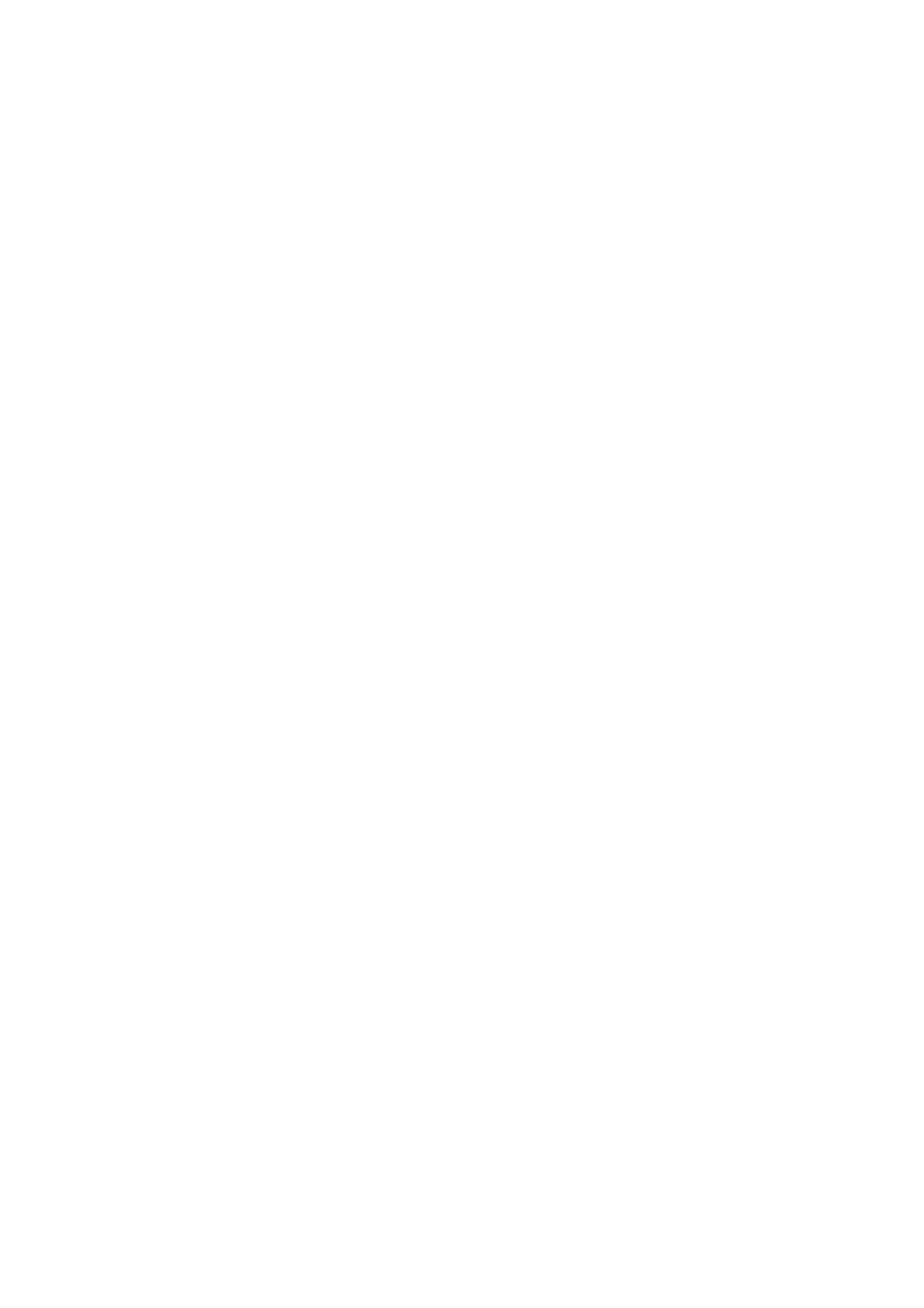| ---- |  |
|------|--|
|      |  |
|      |  |
|      |  |
|      |  |
|      |  |
|      |  |
|      |  |
|      |  |
|      |  |
|      |  |
|      |  |
|      |  |
|      |  |
|      |  |
|      |  |
|      |  |
|      |  |
|      |  |
|      |  |
|      |  |
|      |  |
|      |  |
|      |  |
|      |  |
|      |  |
|      |  |
|      |  |
|      |  |
|      |  |
|      |  |
|      |  |
|      |  |
|      |  |
|      |  |
|      |  |
|      |  |
|      |  |
|      |  |
|      |  |
|      |  |
|      |  |
|      |  |
|      |  |
|      |  |
|      |  |
|      |  |
|      |  |
|      |  |
|      |  |
|      |  |
|      |  |
|      |  |
|      |  |
|      |  |
|      |  |
|      |  |
|      |  |
|      |  |

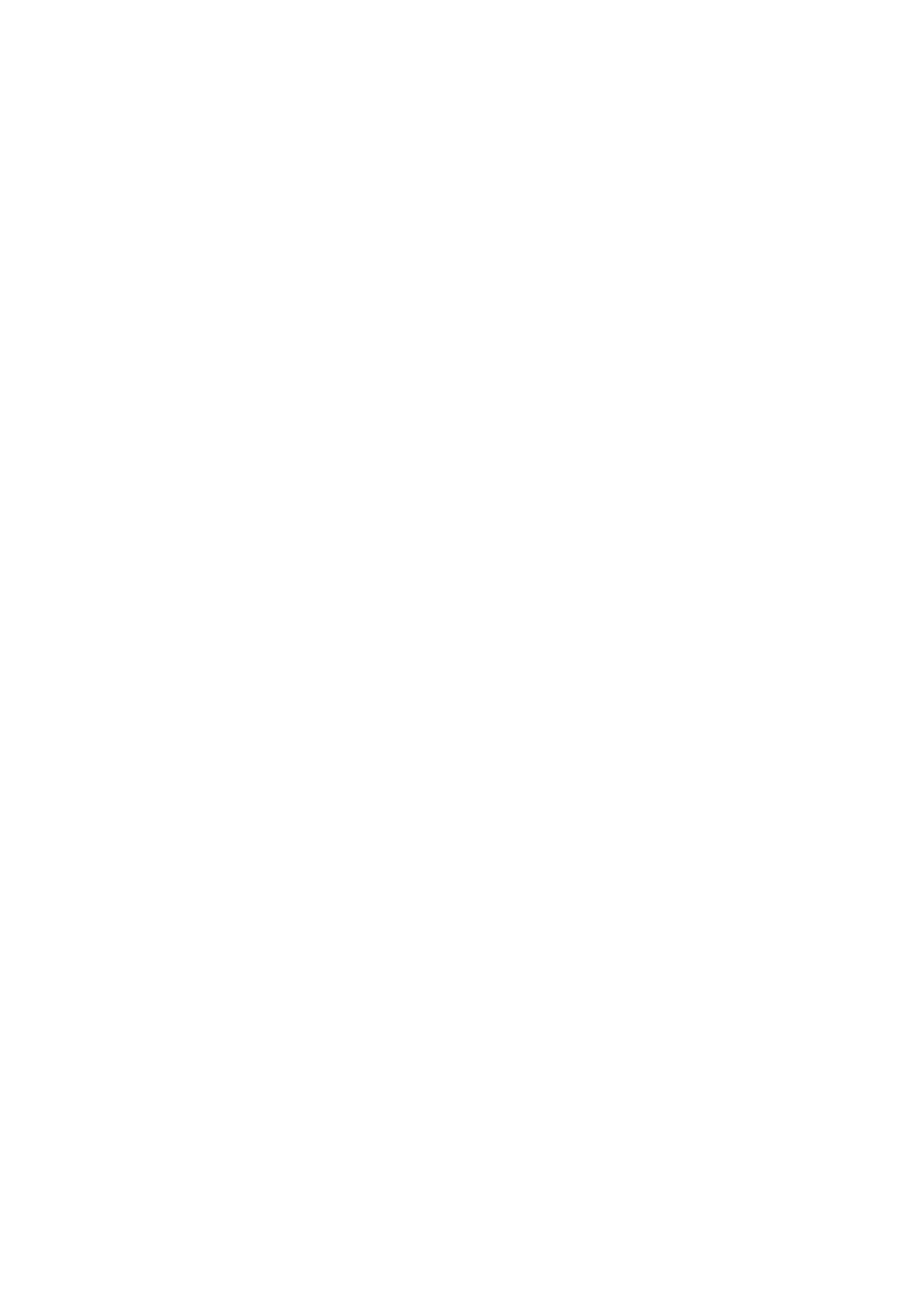| ---- |  |
|------|--|
|      |  |
|      |  |
|      |  |
|      |  |
|      |  |
|      |  |
|      |  |
|      |  |
|      |  |
|      |  |
|      |  |
|      |  |
|      |  |
|      |  |
|      |  |
|      |  |
|      |  |
|      |  |
|      |  |
|      |  |
|      |  |
|      |  |
|      |  |
|      |  |
|      |  |
|      |  |
|      |  |
|      |  |
|      |  |
|      |  |
|      |  |
|      |  |
|      |  |
|      |  |
|      |  |
|      |  |
|      |  |
|      |  |
|      |  |
|      |  |
|      |  |
|      |  |
|      |  |
|      |  |
|      |  |
|      |  |
|      |  |
|      |  |
|      |  |
|      |  |
|      |  |
|      |  |
|      |  |
|      |  |
|      |  |
|      |  |
|      |  |
|      |  |

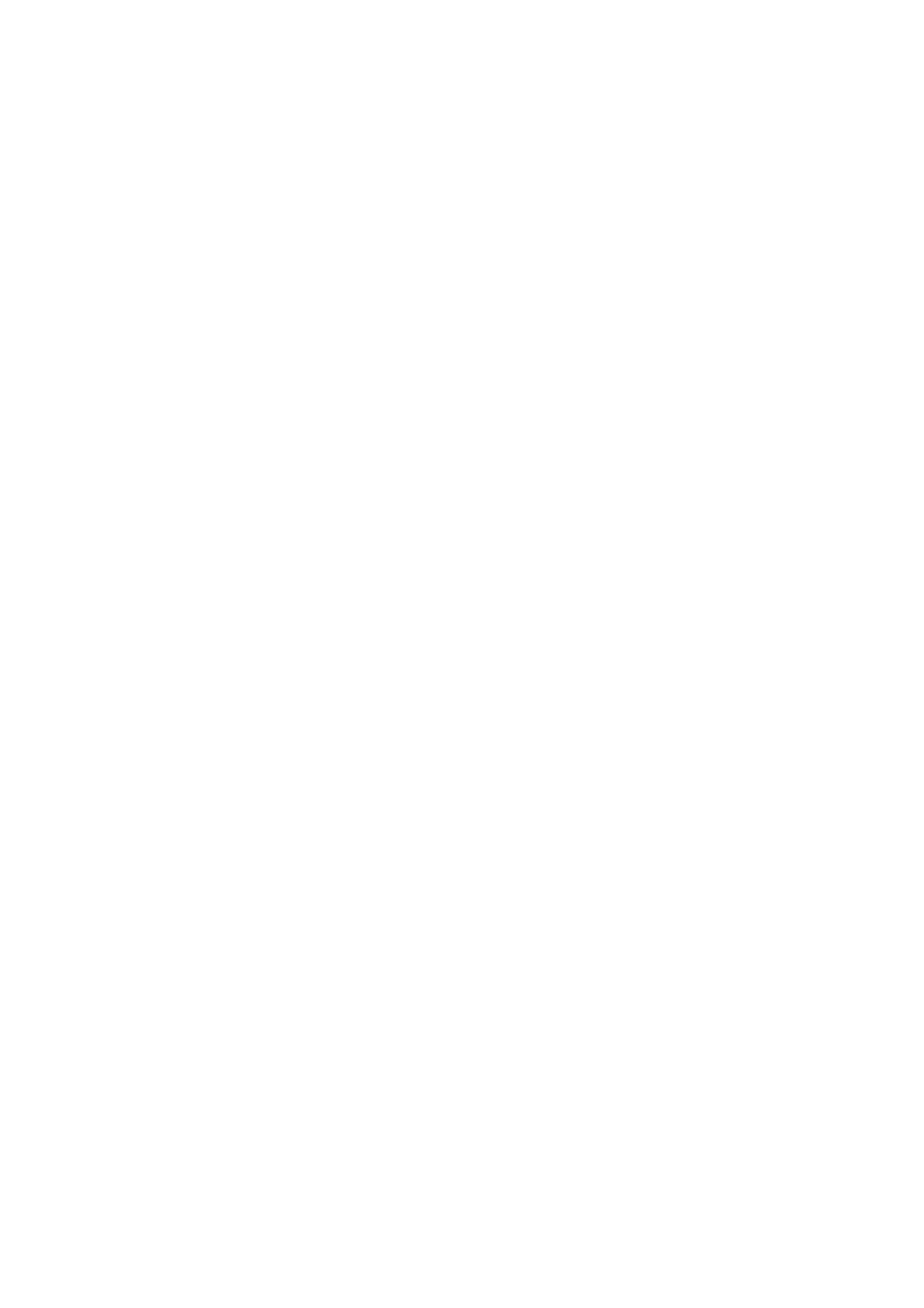| ---- |  |
|------|--|
|      |  |
|      |  |
|      |  |
|      |  |
|      |  |
|      |  |
|      |  |
|      |  |
|      |  |
|      |  |
|      |  |
|      |  |
|      |  |
|      |  |
|      |  |
|      |  |
|      |  |
|      |  |
|      |  |
|      |  |
|      |  |
|      |  |
|      |  |
|      |  |
|      |  |
|      |  |
|      |  |
|      |  |
|      |  |
|      |  |
|      |  |
|      |  |
|      |  |
|      |  |
|      |  |
|      |  |
|      |  |
|      |  |
|      |  |
|      |  |
|      |  |
|      |  |
|      |  |
|      |  |
|      |  |
|      |  |
|      |  |
|      |  |
|      |  |
|      |  |
|      |  |
|      |  |
|      |  |
|      |  |
|      |  |
|      |  |
|      |  |
|      |  |